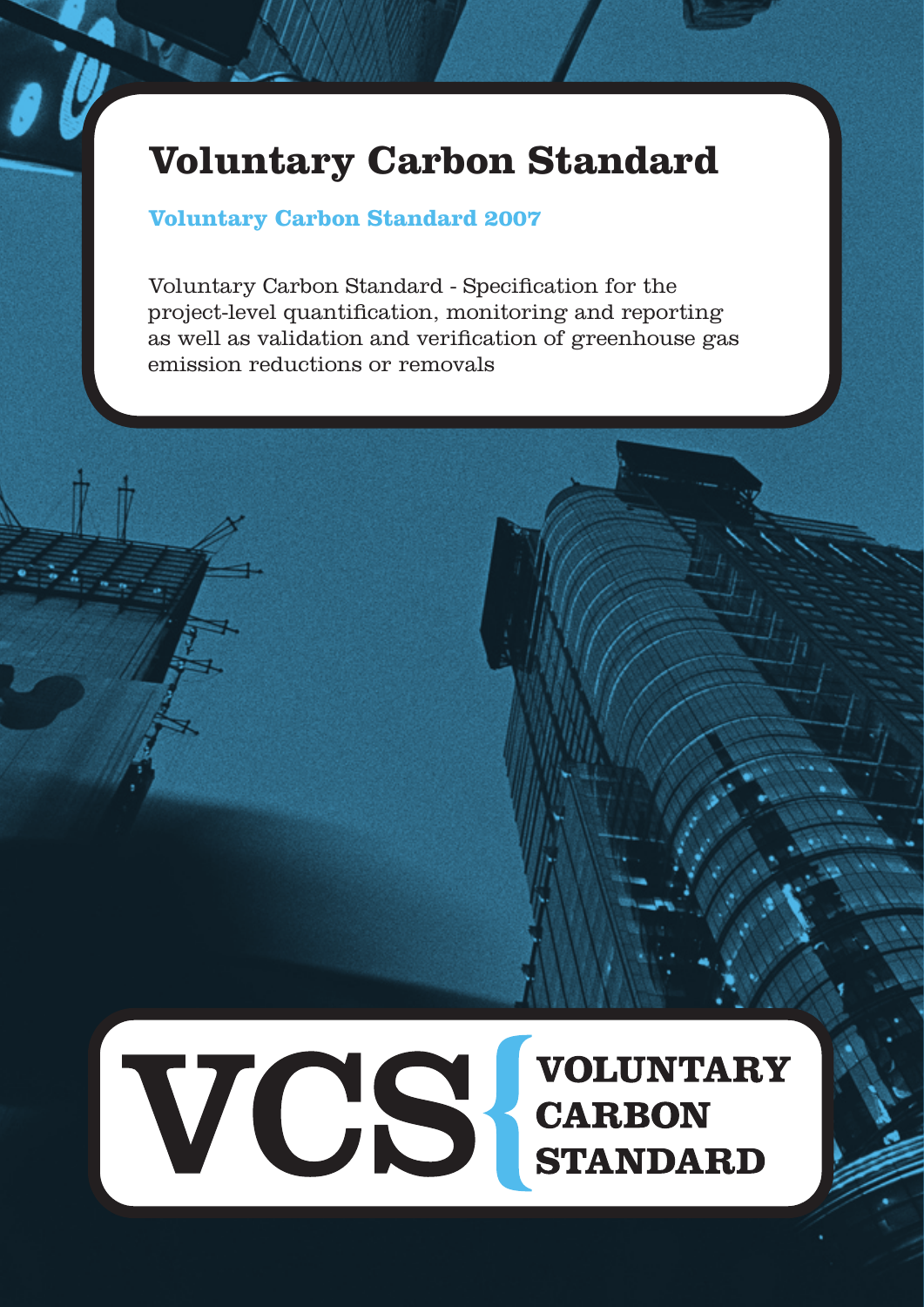# **Voluntary Carbon Standard 2007**

Voluntary Carbon Standard - Specification for the project-level quantification, monitoring and reporting as well as validation and verification of greenhouse gas emission reductions or removals

#### Contents

| 1 |      |                                                                         |                                                                       |  |  |  |  |  |
|---|------|-------------------------------------------------------------------------|-----------------------------------------------------------------------|--|--|--|--|--|
| 2 |      |                                                                         |                                                                       |  |  |  |  |  |
| 3 |      |                                                                         |                                                                       |  |  |  |  |  |
|   | 3.1  |                                                                         |                                                                       |  |  |  |  |  |
|   | 3.2  |                                                                         |                                                                       |  |  |  |  |  |
|   | 3.3  |                                                                         |                                                                       |  |  |  |  |  |
|   | 3.4  |                                                                         |                                                                       |  |  |  |  |  |
|   | 3.5  |                                                                         |                                                                       |  |  |  |  |  |
| 4 |      |                                                                         |                                                                       |  |  |  |  |  |
| 5 |      |                                                                         |                                                                       |  |  |  |  |  |
|   | 5.1  |                                                                         |                                                                       |  |  |  |  |  |
|   | 5.2  |                                                                         |                                                                       |  |  |  |  |  |
|   |      |                                                                         |                                                                       |  |  |  |  |  |
|   |      |                                                                         |                                                                       |  |  |  |  |  |
|   |      |                                                                         |                                                                       |  |  |  |  |  |
|   | 5.3  |                                                                         |                                                                       |  |  |  |  |  |
|   | 5.4  |                                                                         |                                                                       |  |  |  |  |  |
|   | 5.5  |                                                                         |                                                                       |  |  |  |  |  |
|   | 5.6  |                                                                         |                                                                       |  |  |  |  |  |
|   | 5.7  |                                                                         |                                                                       |  |  |  |  |  |
|   | 5.8  |                                                                         |                                                                       |  |  |  |  |  |
|   | 5.9  | Identifying GHG sources, sinks and reservoirs relevant to the project15 |                                                                       |  |  |  |  |  |
|   | 5.10 |                                                                         |                                                                       |  |  |  |  |  |
|   | 5.11 |                                                                         |                                                                       |  |  |  |  |  |
|   | 5.12 |                                                                         |                                                                       |  |  |  |  |  |
|   | 5.13 |                                                                         |                                                                       |  |  |  |  |  |
|   | 5.14 |                                                                         |                                                                       |  |  |  |  |  |
| 6 |      |                                                                         |                                                                       |  |  |  |  |  |
|   | 6.1  |                                                                         |                                                                       |  |  |  |  |  |
|   | 6.2  |                                                                         | Identifying GHG sources, sinks and reservoirs relevant to VCS         |  |  |  |  |  |
|   |      |                                                                         |                                                                       |  |  |  |  |  |
|   | 6.3  |                                                                         | Determine the baseline scenario relevant to VCS methodologies 17      |  |  |  |  |  |
|   |      |                                                                         | 6.3.1 Identifying GHG sources, sinks and reservoirs for the baseline  |  |  |  |  |  |
|   |      |                                                                         |                                                                       |  |  |  |  |  |
|   | 6.4  |                                                                         |                                                                       |  |  |  |  |  |
|   | 6.5  |                                                                         | Monitoring, quantification and reporting related to the methodology18 |  |  |  |  |  |
|   |      | 6.5.1                                                                   | Selecting relevant GHG sources, sinks and reservoirs for monitoring   |  |  |  |  |  |
|   |      |                                                                         |                                                                       |  |  |  |  |  |
|   |      | 6.5.2                                                                   | Quantification of GHG emissions and /or removals related to the       |  |  |  |  |  |
|   |      |                                                                         |                                                                       |  |  |  |  |  |
|   |      | 6.5.3                                                                   | Quantification of overall GHG emission reductions and removal         |  |  |  |  |  |
|   |      |                                                                         |                                                                       |  |  |  |  |  |
|   |      | 6.5.4                                                                   | Managing data quality related to the methodology 20                   |  |  |  |  |  |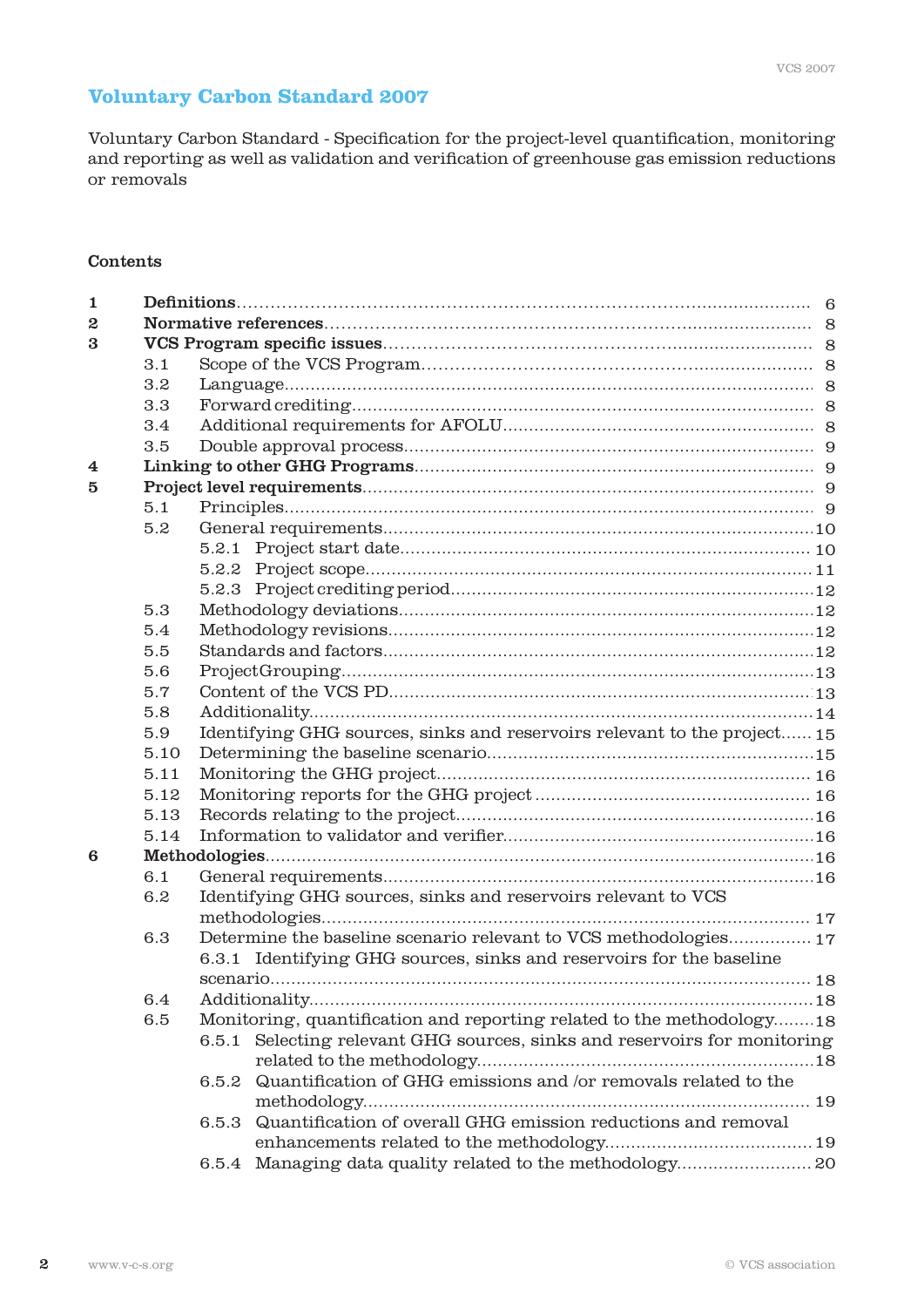| 7  |     |  |  |  |  |  |
|----|-----|--|--|--|--|--|
|    | 7.1 |  |  |  |  |  |
|    | 7.2 |  |  |  |  |  |
|    | 7.3 |  |  |  |  |  |
|    |     |  |  |  |  |  |
|    |     |  |  |  |  |  |
|    |     |  |  |  |  |  |
|    |     |  |  |  |  |  |
|    |     |  |  |  |  |  |
| 8  |     |  |  |  |  |  |
| 9  |     |  |  |  |  |  |
|    | 9.1 |  |  |  |  |  |
|    | 9.2 |  |  |  |  |  |
| 10 |     |  |  |  |  |  |

#### Intellectual Property Rights, Copyright and Disclaimer

This document contains materials the copyright and other intellectual property rights in which are vested in the VCS Association or which appear with the consent of the copyright owner. These materials are made available for you to review and to copy for the use (the "Authorised Use") of your establishment or operation in a project under the VCS Program.

Except for the Authorised Use, all commercial use of this document is prohibited. You are not permitted to view, download, modify, copy, distribute, transmit, store, reproduce or otherwise use, publish, licence, transfer, sell or create derivative works (in whatever format) from this document or any information obtained from this document otherwise than for the Authorised Use or for personal, academic or other non-commercial purposes.

All copyright and other proprietary notices contained in this document must be retained on any copy that you make. All other rights of the copyright owner not expressly dealt with above are reserved.

No representation, warranty or guarantee express or implied is made in this document. No representation, warranty or guarantee express or implied is made that the information provided is accurate, current or complete. Whilst care is taken in the collection and provision of this information, the VCS Association and its officers, employees, agents, advisers and sponsors will not be liable for any errors, omissions, misstatements or mistakes in any information or damages resulting from the use of this information or any decision made or action taken in reliance on this information.

#### Version control

Minor changes to the VCS 2007 if occurring during year 2007 will be indicated by 2007.x where x is a running number commencing at '0'. Major changes will be indicated by 2007 version y where y is a running number starting from 0. When the VCS 2007 is updated in future years it will be designated VCS 200v as appropriate for the year.

The current version is the version available at the time of use on the www.v-c-s.org.

#### The VCS 2007 was released on 19 November 2007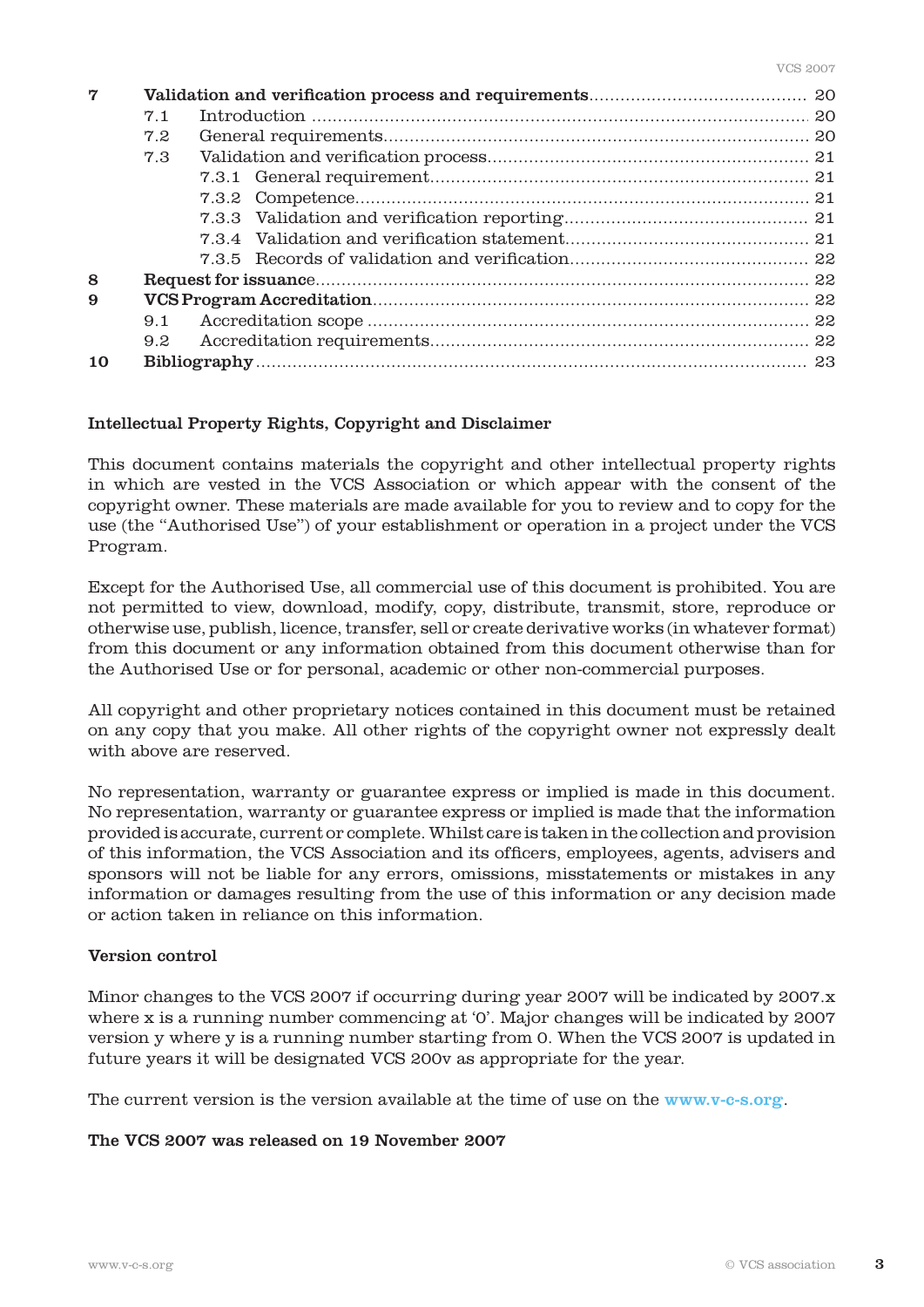# **Foreword**

The Voluntary Carbon Standard Program (the "VCS Program") has been developed to provide a rigorous, trustworthy and innovative global standard and validation and verification program for voluntary greenhouse gas offsets.

Development of the VCS Program would not have been possible without the support and dedication of the VCS Steering Committee who volunteered considerable amounts of time to this work. We would like to thank the following members of the Steering Committee for their hard work and dedication:

- • Jan-Willem Bode, Ecofys
- • Derik Broekhoff, World Resources Institute
- Mike Burnett, Climate Trust
- • Robert Dornau, SGS
- Steve Drummond, CantorCO2e
- Mitchell Feierstein, Cheyne Capital
- • Yoshito Izumi (Observer), Taiheiyo Cement
- Mark Kenber, The Climate Group (co-chair)
- • Adam Kirkman, World Business Council for Sustainable Development
- Andrei Marcu, International Emissions Trading Association (co-chair)
- Erin Meezan, Interface
- Ken Newcombe, Goldman Sachs
- Mark Proegler, BP
- • Robert Routliffe, Invista
- Richard Samans, World Economic Forum
- Marc Stuart, Ecosecurities
- • Einar Telnes, DNV
- Bill Townsend, Blue Source
- Diane Wittenberg, Californian Climate Action Registry

Undoubtedly, the VCS 2007 would not have been developed without the tireless work of Anne-Marie Warris from Lloyds Register Quality Assurance Limited who volunteered her time to write the VCS 2007 based on inputs and guidance from the Steering Committee. We would like to extend special thanks to her for her patience, intelligence and dedication to this project.

We also wish to recognize the kind agreement of the International Organization for Standardization (ISO, www.iso.org)to allow inclusion of critical clauses of ISO 14064-2:2006 and ISO 14064-3:2006 in the VCS documentation to facilitate comprehension.

Kind regards,

 Mark Kenber Policy Director The Climate Group

Quelec- Mom

Andrei Marcu President and CEO IETA

Allie

Adam Kirkman Program Manager **WBCSD**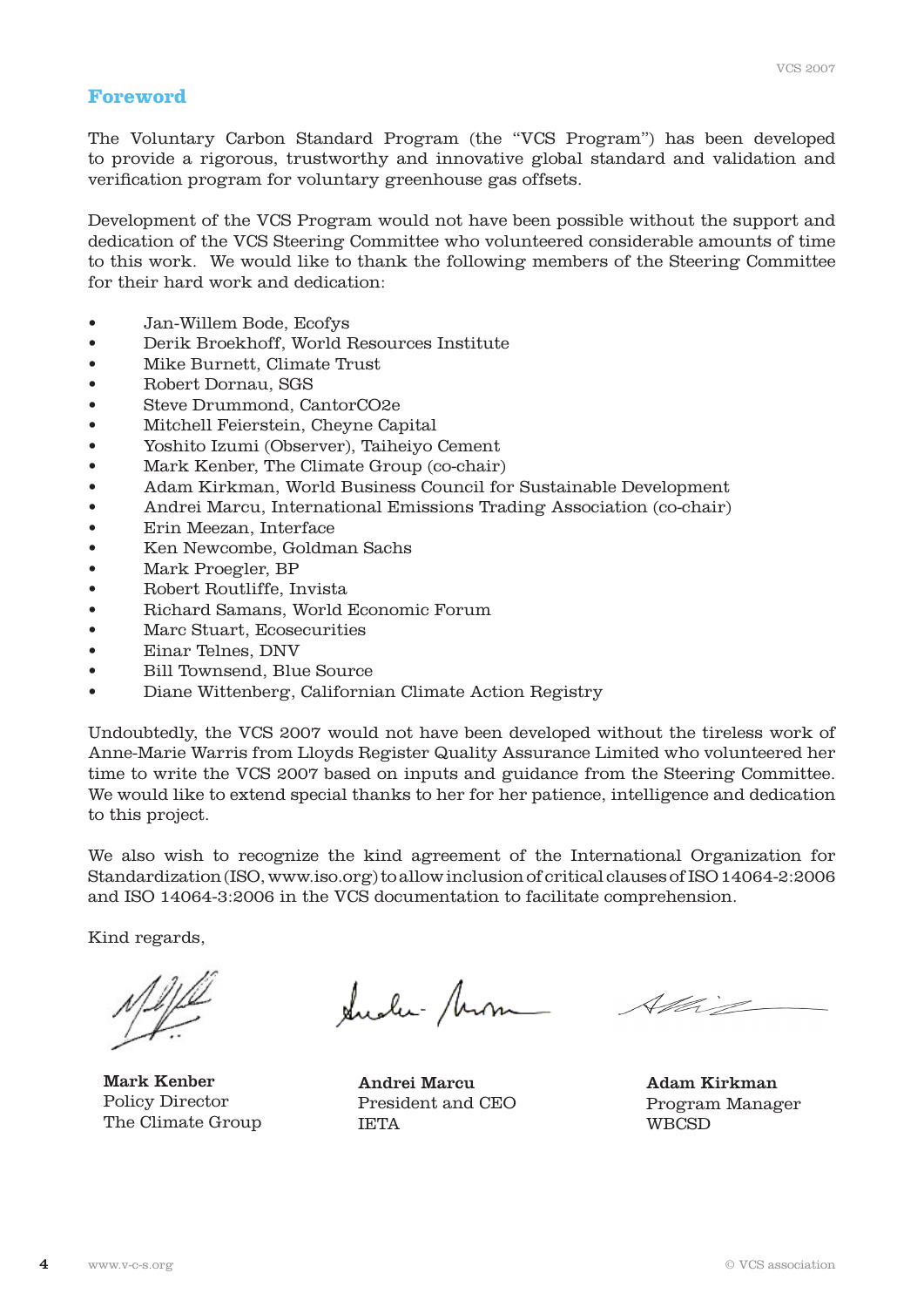# **Introduction**

The Voluntary Carbon Standard Program (VCS Program) includes the standard (VCS 2007) and the Program Guidelines 2007. VCS Version 1 (v1) was released on 28 March 2006. VCS Version 2 (v2) was released on 16 October 2006 as a consultation document and did not replace VCS v1 as the applicable standard for project developers and validators and verifiers. The VCS v2 consultation document has been withdrawn. This is the VCS 2007 that replaces VCS v1 as the applicable standard. Additional guidance related to the VCS 2007 is included in the Program Guidelines 2007.

The VCS 2007 for project proponents, validators and verifiers provides a global standard for voluntary GHG emission reduction and removal projects and their validation and verification. It uses, as its core, the requirements in ISO 14064-2:2006, ISO 14064-3:2006 and ISO 14065:2007.

The VCS 2007 is part of the broader VCS Program. The Program Guidelines 2007 provide an explanation of the VCS Program and describe the rules and procedures that regulate it. The VCS Program includes:

- Program Guidelines 2007, which provides rules for project proponents and validators and verifies governing:
	- Voluntary Carbon Standard (VCS) 2007;
	- Agriculture, Forestry and Other Land Use (AFOLU) Projects;
	- Project description, validation and verification report templates;
	- Grouped projects;
	- Project registration; and
	- VCS Association terms and conditions for project proponents and validators and verifiers.
- Gap Analysis assessment process including linking with other GHG Programs:

For further information on the VCS Program please see the VCS Program website: www.v-c-s.org.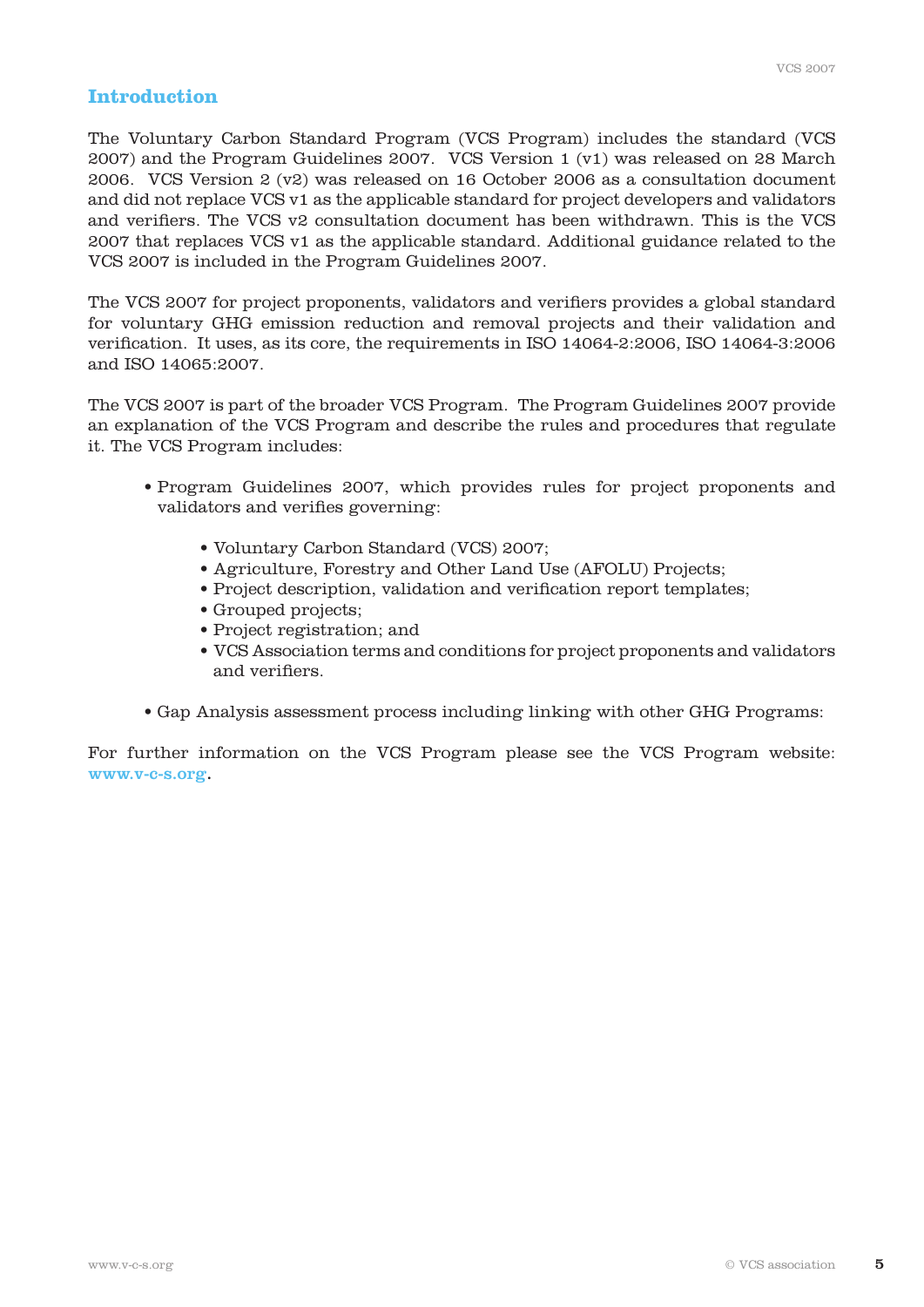# **1 Definitions**

Definitions as set out in ISO 14064-2:2006, ISO 14064-3:2006 and ISO 14065:2007, in addition to those set out below, shall apply to the VCS Program.

#### Agriculture, Forestry and Other Land Use (AFOLU)

This includes activities related to:

- Afforestation, Reforestation and Revegetation (ARR)
- Agricultural Land Management (ALM)
- Improved Forest Management (IFM)
- Reduced Emissions from Deforestation (RED)

Note - Additional definitions related to Agriculture, Forestry and Other Land Use (AFOLU) projects will be included in future versions of VCS Program.

#### Approved GHG Program

A Greenhouse Gas Programme, as defined in ISO 14064:2006, that has gained approval by the VCS Board based on a gap analysis.

#### Crediting period start date

The date on which the first monitoring period commences.

#### Commercially sensitive information

Trade secrets, financial, commercial, scientific, technical or other information whose disclosure could reasonably be expected to result in a material financial loss or gain, prejudice the outcome of contractual or other negotiations or otherwise damage or enrich the person or entity to which the information relates.

#### Double Counting

When the same GHG emissions reductions or removals from an activity are claimed by two separate entities for the purpose of demonstrating GHG emissions reductions or are sold by one entity to multiple buyers.

#### Double Approval Process

Two separate independent third party assessments related to the approval of VCS methodologies and additionality performance standards.

#### Emission Trading Program

A voluntary or regulated program that allows for trading in GHG emission reduction or removal credits or allowances.

#### Grouped project

A number of projects and their related methodologies included in a single VCS Project Description (VCS PD) at the time of the validation.

#### Mega Projects

Projects that result in more than 1,000,000 tonnes of CO2 equivalent GHG emissions reductions or removals per year.

#### Methodology

The description of an approach related to:

- the determination of a project baseline scenario(s);
- identification and determination of GHG sources, sinks and reservoirs associated with the baseline scenario(s) and project;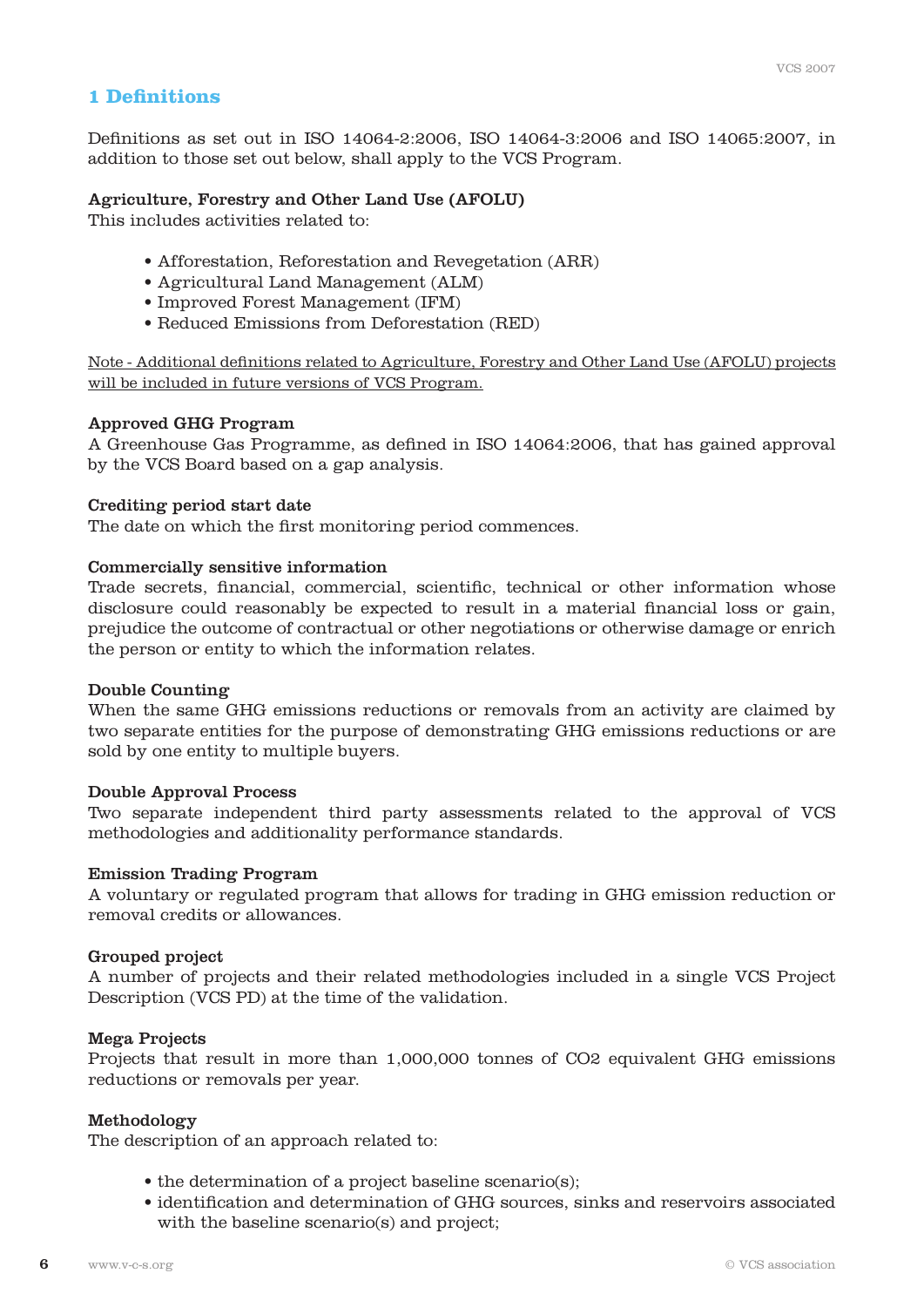- demonstration of the project's additionality; and
- definition of the project's monitoring process.

#### Methodology deviations

Project-specific changes in an existing VCS Program approved methodology due to a change in the conditions, circumstances or nature of a project.

#### Methodology revisions

Global change in an existing VCS Program approved methodology due to a change in the conditions, circumstances or nature of general developments in knowledge.

#### Micro project

Projects that result in less than 5,000 tonnes of CO2 equivalent GHG emissions reductions or removals per year.

#### Micro project verifiers

An entity which is not an accredited validator or verifier under the VCS Program, but complies with the requirements of micro project validators and verifiers as set out in Clause 7.2. of VCS 2007.

#### Project

A Greenhouse gas project as defined ISO14064-3:2006 Clause 2.14.

Note: A project can include on or more activities.

#### Project start date

Date on which the project reached financial closure.

#### Proof of title

Document(s) demonstrating the project proponent's right to the GHG emission reductions or removals and the ownership of the project.

#### VCS Program AFOLU projects crediting period

A minimum of 20 years up to a maximum of 100 years.

#### VCS Program project crediting period (except for AFOLU)

A maximum of 10 years which may be renewed at most two times.

#### VCS Program Registry(ies)

System(s) that issue(s), hold, transfer, retire, suspend, cancel and provide custodial services over Voluntary Carbon Units.

#### VCS Program Project Database

Central database on the VCS Program website that records all VCS Program approved projects and provides public access to VCS Program project information.

#### VCS Project Description (VCS PD)

Document that describes the VCS project's GHG emissions reduction or removal activity(ies).

#### Voluntary Carbon Unit (VCU)

One tonne of CO<sub>2</sub> equivalent GHG emission reduction or removal issued by the VCS Program and held in a VCS Program Registry.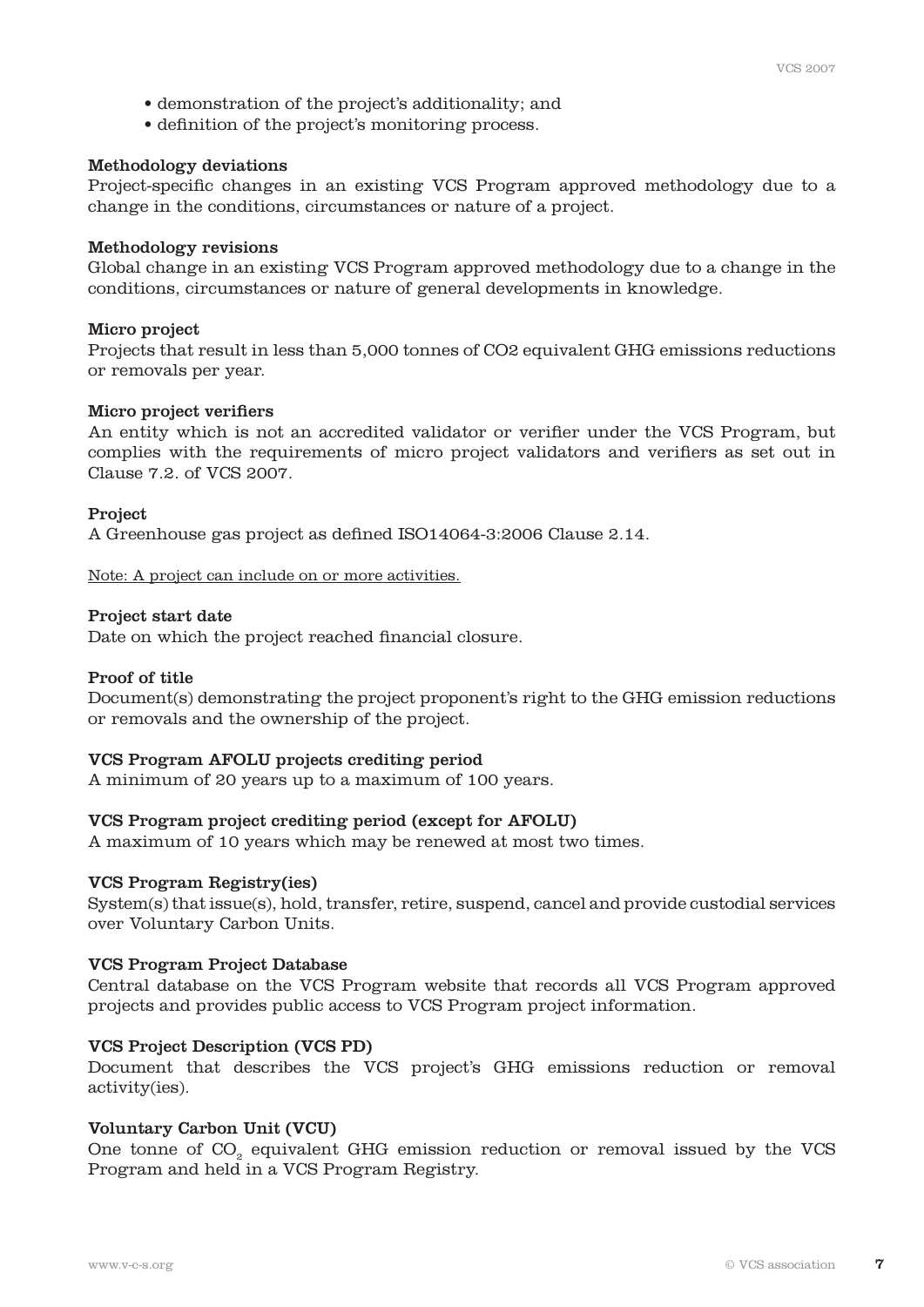# **2 Normative references**

- Program Guidelines 2007;
- ISO 14064-2:2006 (see bibliography for full ISO reference);
- ISO 14064-3:2006;
- ISO 14065:2007; and
- GHG Protocol for Project Accounting, 2005, Chapter 7 guidance related to additionality test 1 common practice.

Note - In case of conflicts occurring between the VCS 2007 and the above normative references, the VCS 2007 shall take precedence.

Note - The above standards are part of the requirements laid down in the VCS 2007 and their requirements shall be met either by the project proponent (ISO 14064-2:2006) or validator or verifier (ISO 14064-3:2006 and ISO 14065:2007).

# **3 VCS Program specific issues**

The following VCS Program specific issues shall apply.

## 3.1 Scope of the VCS Program

The scope of the VCS Program includes:

- all six Kyoto Protocol greenhouse gases;
- all technologies supported by an approved VCS Program methodology, including AFOLU project types as set out on www.v-c-s.org;
- any approved GHG Programs;
- project category(ies) which is part of an approved GHG Program;
- project methodologies, not part of an approved GHG Program, when approved under the VCS Program through the double approval process.

The scope of the VCS Program excludes:

- project(s) that can reasonably be assumed to have generated GHG emissions primarily for the purpose of their subsequent reduction, removal or destruction.
- project(s) that have created another form of environmental credit (for example renewable energy certificates) unless they provide a letter from the program operator that the credit has not been used and has been cancelled from the relevant program.

#### 3.2 Language

The operating language of the VCS Program shall be English. The VCS PD, monitoring reports, validation and verification reports and other documents required under the VCS Program shall be in English.

#### 3.3 Forward crediting

VCUs shall not be granted under the VCS Program for GHG emission reductions or removals that have not yet occurred and been verified.

#### 3.4 Additional requirements for AFOLU

AFOLU projects shall meet all the requirements of the VCS Program.

AFOLU projects shall not include projects where land or forest was cleared to allow generation of VCUs. AFOLU projects' VCS PD shall provide documented evidence that land or forest was not cleared to create the VCUs.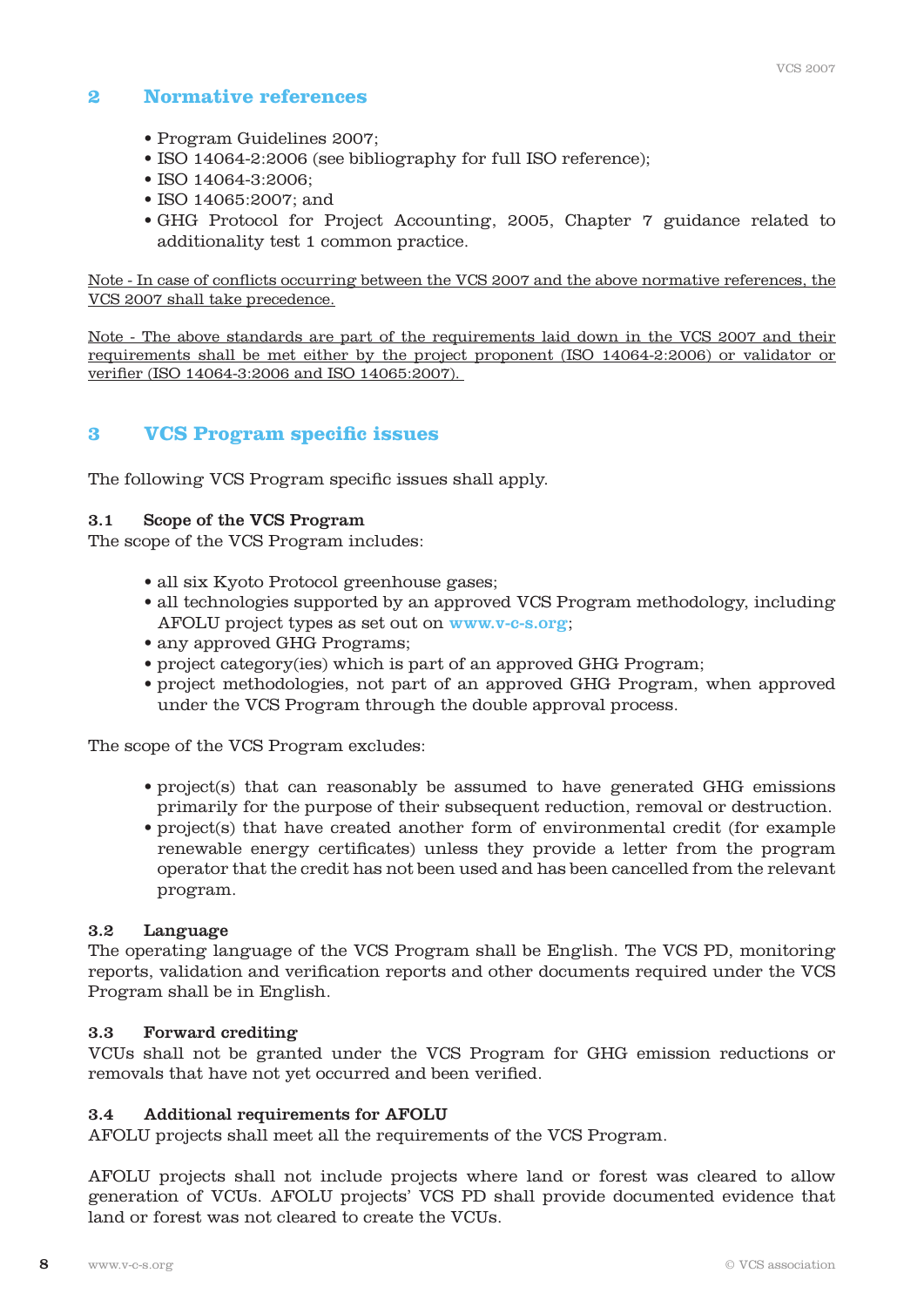Additional requirements for AFOLU projects will be available in future versions of the VCS. Until these requirements have been published AFOLU projects shall only generate VCUs if their project methodology is part of a GHG Program that has been approved by the VCS Board. An AFOLU guidance document is available on www.v-c-s.org. Interested parties can use this guidance document to commence development of AFOLU projects and methodologies for validation and verification against the next version of the VCS.

#### 3.5 Double approval process

Under the VCS Program, methodologies or additionality performance standards shall be assessed by two independent parties. The first assessment shall be carried out by a validator or verifier accredited for the VCS Program and appointed by the project proponent. This assessment shall cover all relevant VCS Program requirements.

The VCS Secretariat, acting on behalf of the VCS Board, shall choose a different VCS Program accredited validator or verifier to carry out a second assessment. This second assessment shall cover all relevant VCS Program requirements.

The project proponent shall cover the cost of the double approval process and shall agree to the costs before the second assessment commences.

Project proponents shall be given the opportunity to deal with any issues identified by the double approval process before the final decision is made by the validator or verifier appointed by the VCS Secretariat.

The VCS Board shall approve the VCS Program methodology or VCS Program additionality performance standard when there is unanimous agreement between the validators or verifiers completing the first and second assessment. If there is disagreement between the validator or verifier, the VCS Program methodology or additionality performance standard shall be rejected by the VCS Board.

Note - A project proponent who has proposed a VCS Program methodology or VCS Program additionality performance standard that has been rejected can appeal via the appeal process as set out in the most recent version of the Program Guidelines on: www.v-c-s.org.

# **4 Linking to other GHG Programs**

The VCS Program allows the use of VCS approved GHG Program(s) and their project methodologies if approved by the VCS Board.

A GHG Program shall demonstrate compliance with the requirements of the VCS Program through a gap analysis. The conclusions of the gap analysis are considered and the GHG Program approved or not approved by the VCS Board. The requirements for the gap analysis are set out in the Program Guidelines on www.v-c-s.org.

# **5 Project level requirements**

#### 5.1 Principles

# Principles taken from ISO 14064-2:2006, clause 3.

# General

The application of principles is fundamental to ensure that GHG-related information is a true and fair account. The principles are the basis for, and will guide the application of, requirements in this part of ISO 14064:2006 and the VCS 2007.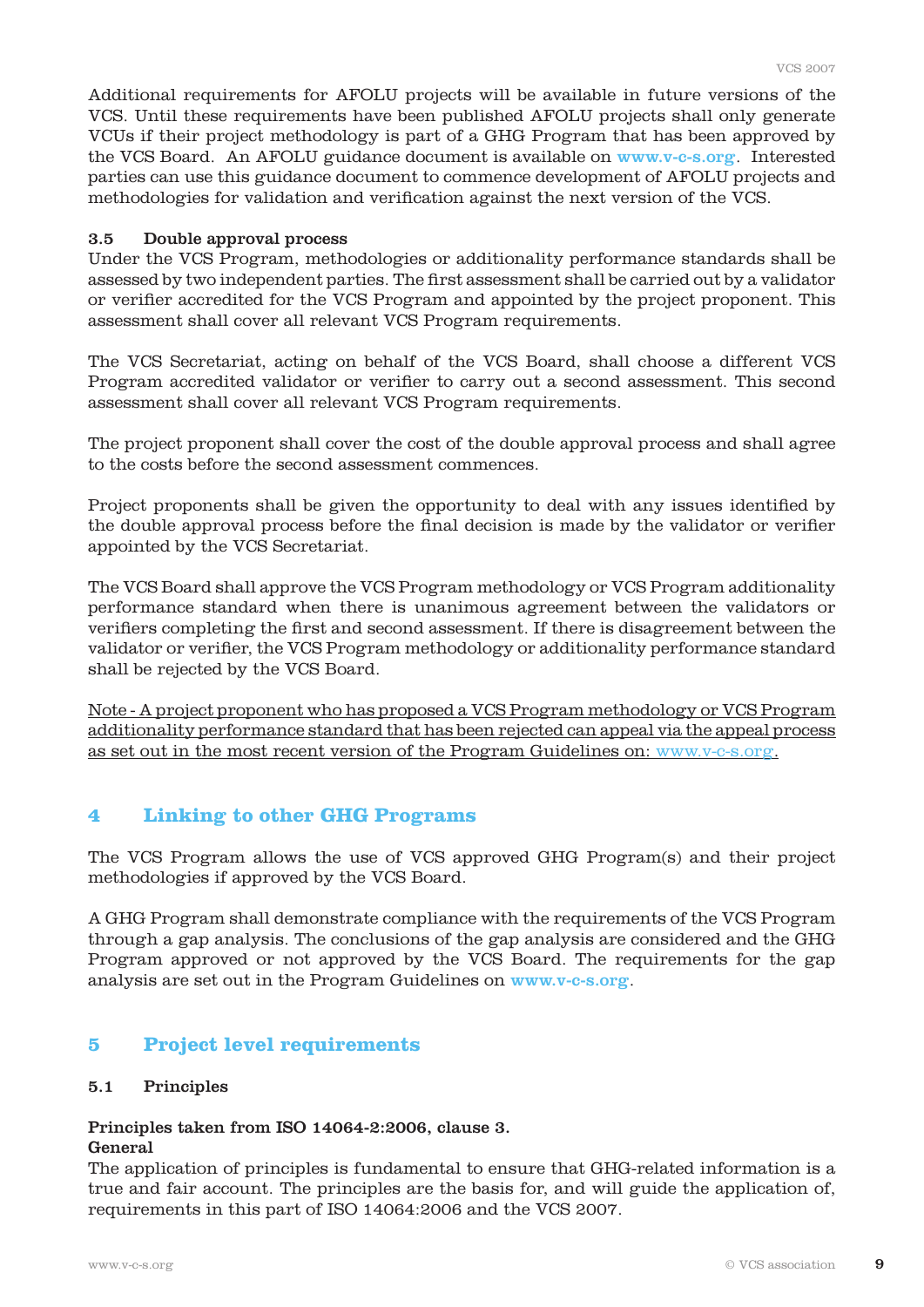#### Relevance

Select the GHG sources, GHG sinks, GHG reservoirs, data and methodologies appropriate to the needs of the intended user.

#### Completeness

Include all relevant GHG emissions and removals. Include all relevant information to support criteria and procedures.

#### **Consistency**

Enable meaningful comparisons in GHG-related information.

#### Accuracy

Reduce bias and uncertainties as far as is practical.

#### Transparency

Disclose sufficient and appropriate GHG-related information to allow intended users to make decisions with reasonable confidence.

#### Conservativeness

Use conservative assumptions, values and procedures to ensure that GHG emission reductions or removal enhancements are not overestimated.

#### 5.2 General requirements

Projects shall meet all the requirements of the VCS 2007, including referenced clauses of the most recent Program Guidelines on www.v-c-s.org.

Projects validated under the VCS v1 are recognised under the VCS 2007 for their crediting period subject to the conditions laid out in Clause 5.2.1 below.

The project proponent shall apply an approved VCS Program methodology or a methodology from an approved GHG Program based on the list of current VCS Program approved GHG Programs and methodologies as set out on www.v-c-s.org.

Certain approved GHG Program methodologies or VCS Program approved methodologies are limited in application by time or geography. See www.v-c-s.org for the most recent list of approved VCS Program methodologies and methodology limitations.

#### 5.2.1 Project start date

 Projects validated under the VCS v1 shall be grandfathered into the VCS 2007. Validation of projects against the VCS v1 shall have been completed or contracted before 19 November 2007. In relation to contracts entered into before 19 November 2007, validation shall be completed by 19 May 2008 and proof of contracting prior to 19 November 2007 shall be provided.

 Verification against the VCS v1 shall have been completed before 19 November 2007 or shall be contracted before 19 November 2007 for that specific single monitoring period. Future monitoring periods shall be verified against the VCS 2007. Projects validated against the VCS v1, but that have not contracted a verifier for that specific single monitoring period by 19 November 2007 shall be verified against the VCS 2007.

 The project credit period for the VCS v1 shall be the same as for the VCS 2007 commencing at the specific project credit start date.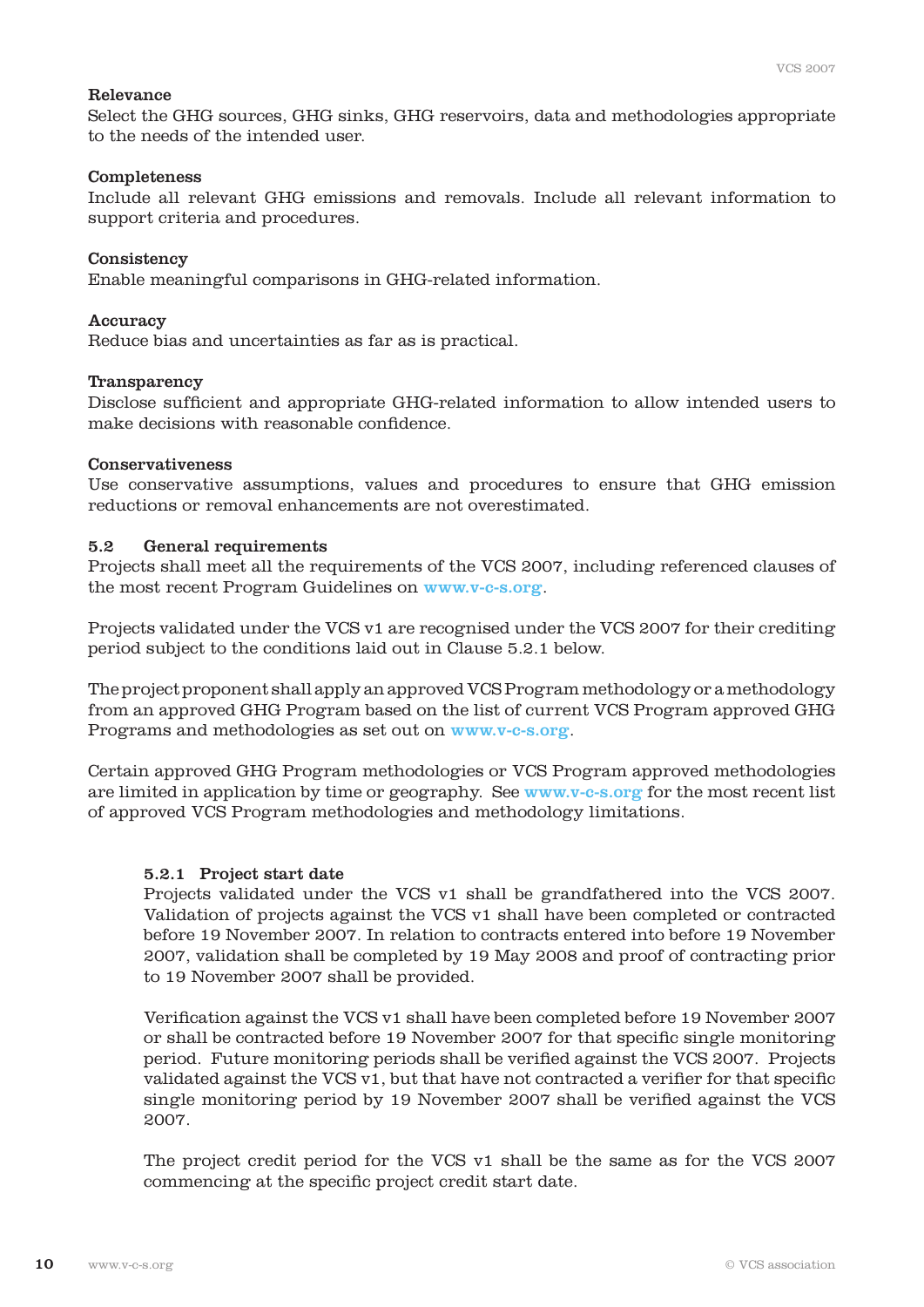The project start date for the VCS 2007 shall not commence before 1 January 2002.

Projects shall not be validated against the VCS 2007 before 19 November 2007.

 The VCS 2007 validations shall be completed within two years of the project start date, or within 1 year of 19 November 2007, whichever is later.

The earliest credit start date under the VCS 2007 shall be 28 March 2006.

#### 5.2.2 Project scope

Projects shall use one of the VCS Program approved methodologies.

 Projects that propose a methodology not previously approved under the VCS Program shall have the methodology approved through the double approval process as outlined in clause 3.5 above.

Project proponents of projects that reduce GHG emissions from activities that:

- are included in an emissions trading program; or
- take place in a jurisdiction or sector in which binding limits are established on GHG emissions;

 shall provide evidence that the reductions or removals generated by the project have or will not be used in the emissions trading program or for the purpose of demonstrating compliance with the binding limits that are in place in that jurisdiction or sector. Such evidence could include:

- a letter from the program operator or designated national authority that emissions allowances (or other GHG credits used in the program) equivalent to the reductions or removals generated by the project have been cancelled from the program; or national cap as applicable or;
- purchase and cancellation of GHG allowances equivalent to the GHG emissions reductions or removals generated by the project related to the program or national cap.

Note: a list of emissions trading programs is on www.v-c-s.org.

 Project proponents shall not claim GHG credits from one project under more than one GHG Program.

 Projects rejected by other GHG Programs, due to procedural or eligibility requirements where the GHG Program applied has been approved by the VCS Board, can be considered for VCUs but project proponents for such a project shall:

- clearly state in its VCS PD all GHG Programs for which the project has applied for credits and why the project was rejected, such information shall not be deemed commercially sensitive information; and
- provide the VCS Program validator and verifier, VCS Program project database and VCS Program Registry with the actual rejection document(s) including any additional explanations; and
- have the project validated against the VCS 2007 requirements.

 In the above case the validation against the VCS 2007 requirements shall be a full repeat validation rather than a validation based on the difference between the GHG Program which rejected the project and the VCS 2007 requirements.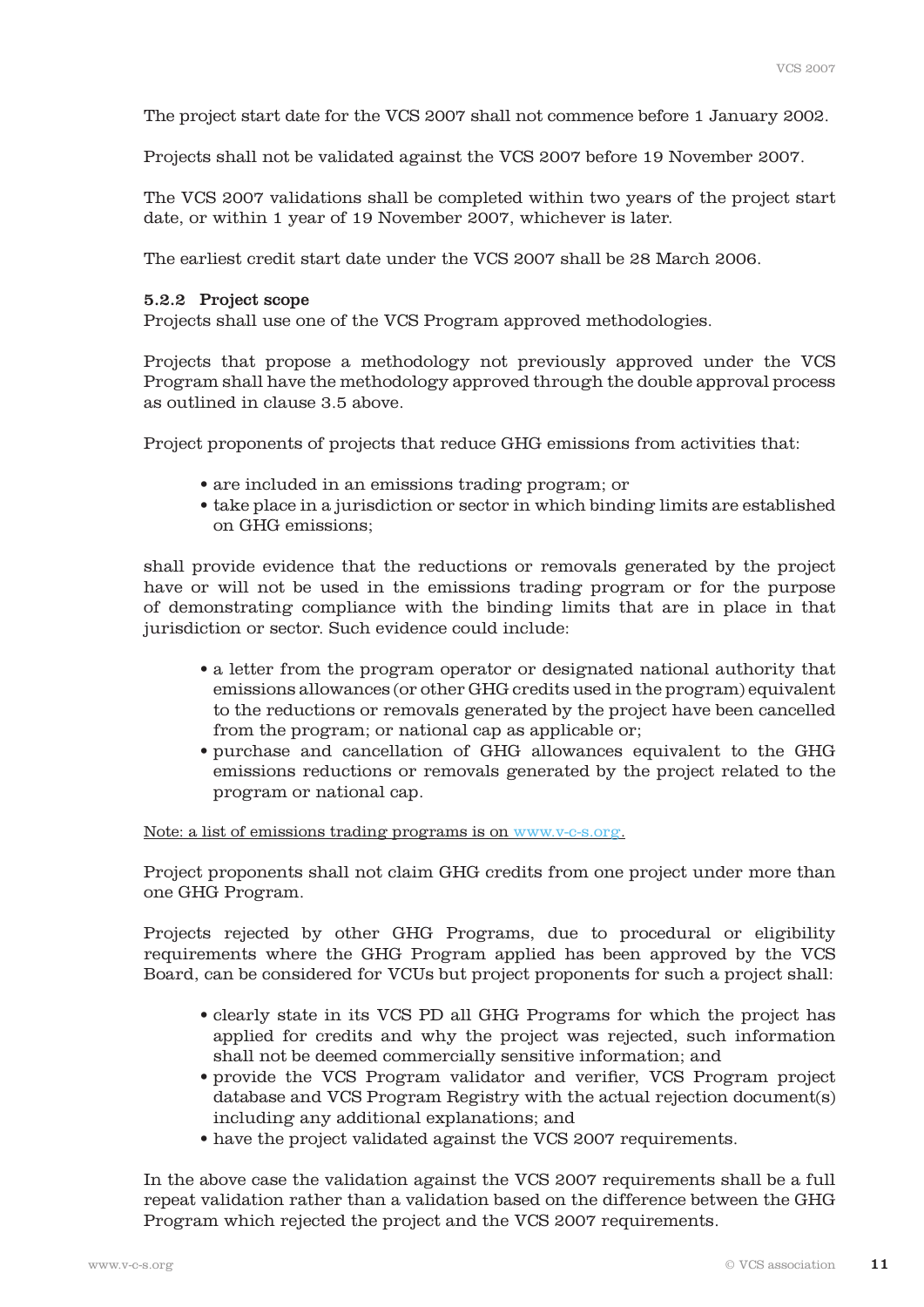Projects rejected by other GHG Programs, due to procedural or eligibility requirements and where the GHG Program is not approved by the VCS Program can be considered for VCUs if its project methodology complies with a VCS Program methodology or it has been approved through the VCS Program double approval process; and if it:

- clearly states in its VCS PD all GHG Programs for which the project has applied for credits and why the project was rejected, such information shall not be deemed commercially sensitive information; and
- provides the VCS Program validator and verifier, VCS Program project database, and VCS Program registry with the actual rejection document(s) including any additional explanations; and
- has the project validated against the VCS 2007 requirements.

#### 5.2.3 Project crediting period

 The project crediting period can be renewed up to a maximum of two times. At each renewal a VCS Program approved validator shall determine that the original project baseline scenario(s) and additionality is still valid or has been updated taking account of new data and changed VCS Program requirements where applicable.

#### 5.3 Methodology deviations

Methodology deviations shall be project specific.

Methodology deviations shall not be permitted where they result in changes to the conservativeness of the:

- baseline scenario;
- additionality determination;
- included project GHG sources, sinks and reservoirs.

Methodology deviations shall be permitted where they do not impact negatively on the conservativeness of the VCS Program approved methodology's criteria and procedures to quantify data leading to GHG emission reductions or removals (reference clause 6.4).

Note – Methodology deviations related to increasing the accuracy of data are acceptable.

Methodology deviations and their consequences shall be reported as part of the public validation and verification report.

#### 5.4 Methodology revisions

Methodology revision shall be managed via the double approval process for VCS Program methodologies.

Methodology revisions related to approved GHG Programs shall be managed as per the requirements of the applicable GHG Program.

#### 5.5 Standards and factors

Standards and factors used to derive GHG emission data as well as any supporting data for additionality and baseline scenario(s) shall meet the following requirements:

- be publicly available from a reputable and recognised source (e.g. IPCC, published Government data etc); and
- be reviewed as part of its publication by a recognised competent organization.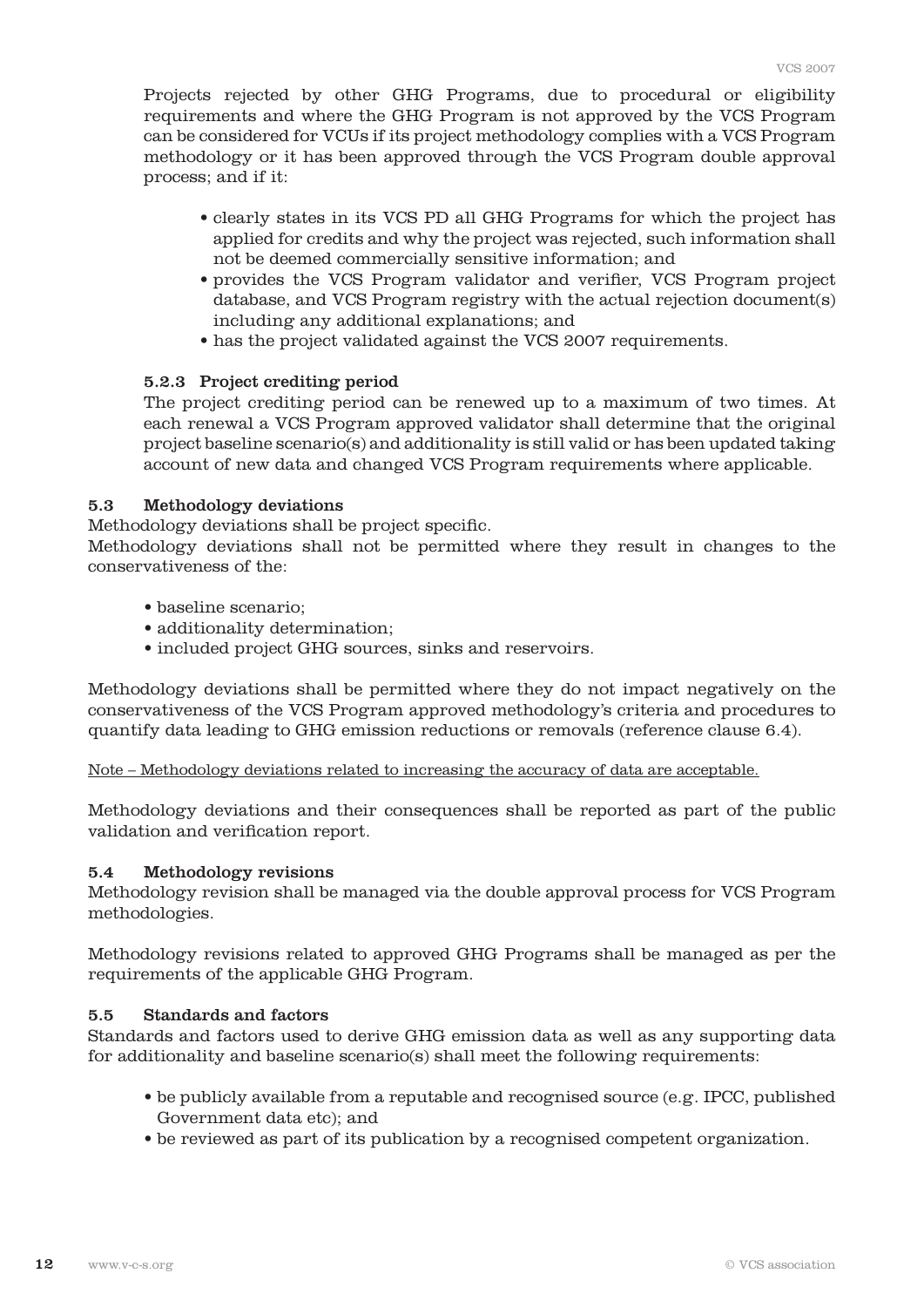#### 5.6 Project Grouping

The VCS 2007 allows for grouped projects.

A grouped project shall be described in one VCS PD which shall include a description of the central GHG information system and controls associated with the project and its monitoring.

A grouped project's verification reports shall explain and document the sampling carried out by the VCS verifier. The sampling of a grouped project shall take account of any sub groups and associated activities within each sub group. The verification report shall also set out any changes to the sampling due to findings during the verification.

Projects that intend to apply for the VCS Program VCUs as part of a grouped project shall also comply with the VCS Program requirements for grouped projects, detailed in the most recent version of the Program Guidelines 2007 on www.v-c-s.org.

#### 5.7 Content of the VCS PD

The project proponent shall describe the project and its context in a VCS PD.

The project proponent shall state whether it has applied for GHG emission reduction or removal credits through any other GHG Program and the success of any of these applications.

In cases where the project proponent has applied for emission credits from another GHG Program, the VCS PD shall include proof of registration of the project through the GHG Program. The GHG Program operator shall provide a written guarantee to be included with the project proponent's VCS PD that any GHG emission reductions or removals shall not have been previously retired within the operator's GHG Program and that the reductions shall be cancelled so that they can no longer be used within the operator's GHG Program. Hence they shall only be accounted for under a VCS Program registry.

The VCS PD shall meet the content and layout requirements for a VCS PD as set out on www.v-c-s.org.

The VCS PD shall include the following requirements as set down in ISO 14064-2:2006 clause 5.2:

- project title, purpose(s) and objective(s);
- type of GHG project;
- project location, including geographic and physical information allowing for the unique identification and delineation of the specific extent of the project;
- conditions prior to project initiation;
- a description of how the project will achieve GHG emission reductions and/or removal enhancements;
- project technologies, products, services and the expected level of activity;
- aggregate GHG emission reductions and removal enhancements, stated in tonnes of CO2e, likely to occur from the GHG project;
- identification of risks that may substantially affect the project's GHG emission reductions or removal enhancements;
- roles and responsibilities, including contact information of the project proponent, other project participants, relevant regulator(s) and/or administrators of any GHG Program(s) to which the GHG project subscribes;
- any information relevant for the eligibility of a GHG project under a GHG Program and quantification of GHG emission reductions or removal enhancements, including legislative, technical, economic, sectoral, socio-cultural, environmental, geographic, site-specific and temporal information;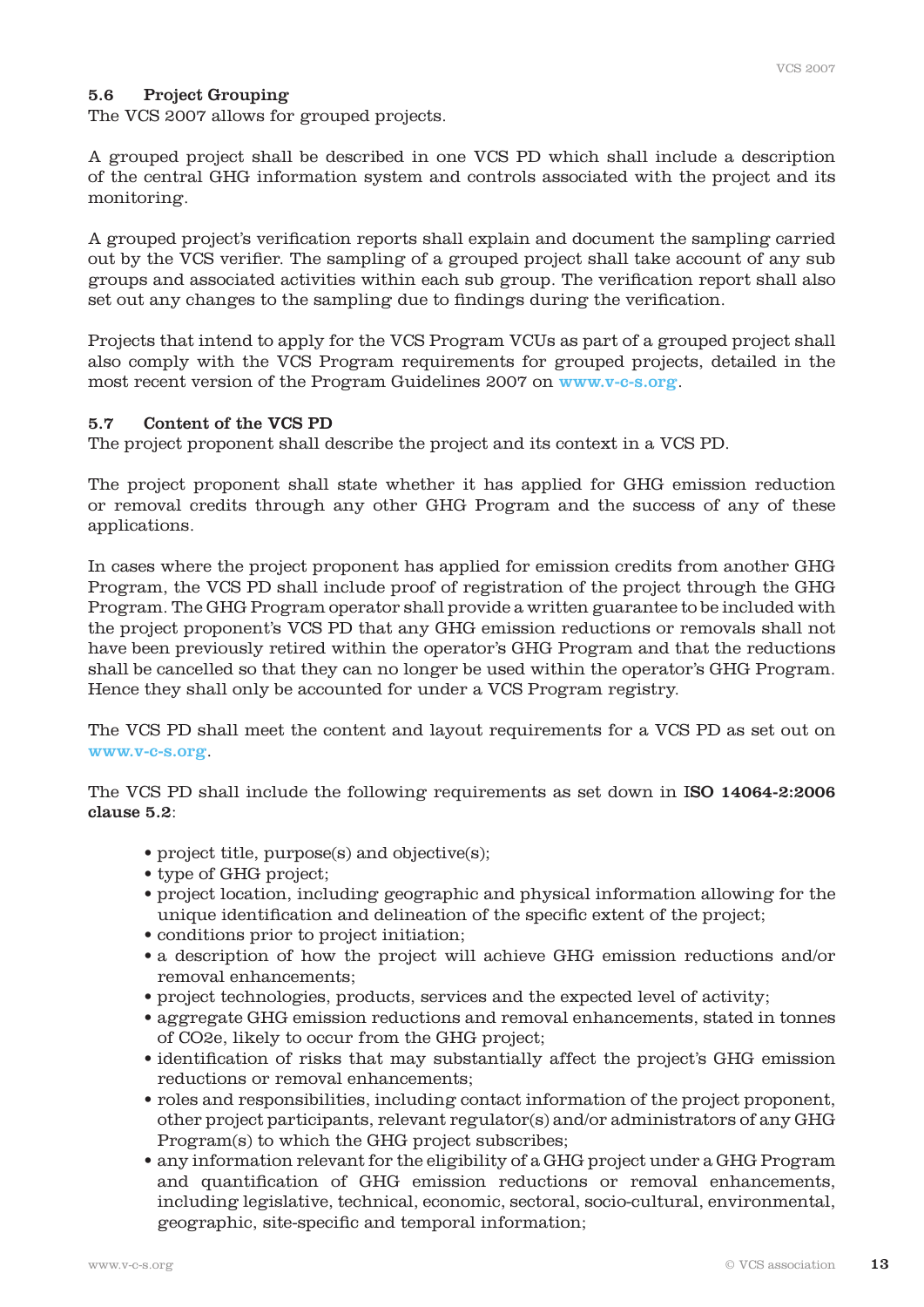- a summary environmental impact assessment when such an assessment is required by applicable legislation or regulation;
- relevant outcomes from stakeholder consultations and mechanisms for on-going communication; and
- chronological plan for the date of initiating project activities, date of terminating the project, frequency of monitoring and reporting and the project period, including relevant project activities in each step of the GHG project cycle.

In addition the VCS PD shall include notification of relevant local laws and regulations related to the project and demonstrate compliance with them.

Commercially sensitive information can be excluded from the VCS PD and validation and verification reports when published on the VCS Program project database but it shall be included in the VCS PD and validation and verification reports submitted to the VCS Association. All project information shall be presumed to be available for public scrutiny. When this is not the case the project proponent shall demonstrate that information is commercially sensitive. At a minimum, the project baseline scenario, calculations, monitoring report and demonstration of additionality shall be publicly disclosed.

Any commercially sensitive information that has been excluded from the VCS PD and validation and verification reports shall be listed by the project proponent and provided to the validator or verifier, the VCS Program project database and the applicable VCS Program registry. If no list is provided all information in the VCS PD and validation and verification reports shall be disclosed on the VCS Program Project Database.

The validator or verifier shall check that any information requested as commercially sensitive meets the VCS Program definition of commercially sensitive information.

The VCS PD shall be accompanied by proof of title, which shall contain one of the following:

- a legislative right;
- a right under local common law;
- ownership of the plant, equipment and/or process generating the reductions/ removals; or
- a contractual arrangement with the owner of the plant, equipment or process that grants all reductions/removals to the proponent.

#### 5.8 Additionality

In addition to using a VCS Program approved methodology; the project proponent shall demonstrate that the project is additional using one of the following tests:

Test 1 - The project test:

#### Step 1: Regulatory Surplus

The project shall not be mandated by any enforced law, statute or other regulatory framework.

#### Step 2: Implementation Barriers

The project shall face one (or more) distinct barrier(s) compared with barriers faced by alternative projects.

- Investment Barrier Project faces capital or investment return constraints that can be overcome by the additional revenues associated with the generation of VCUs.
- Technological Barriers Project faces technology-related barriers to its implementation.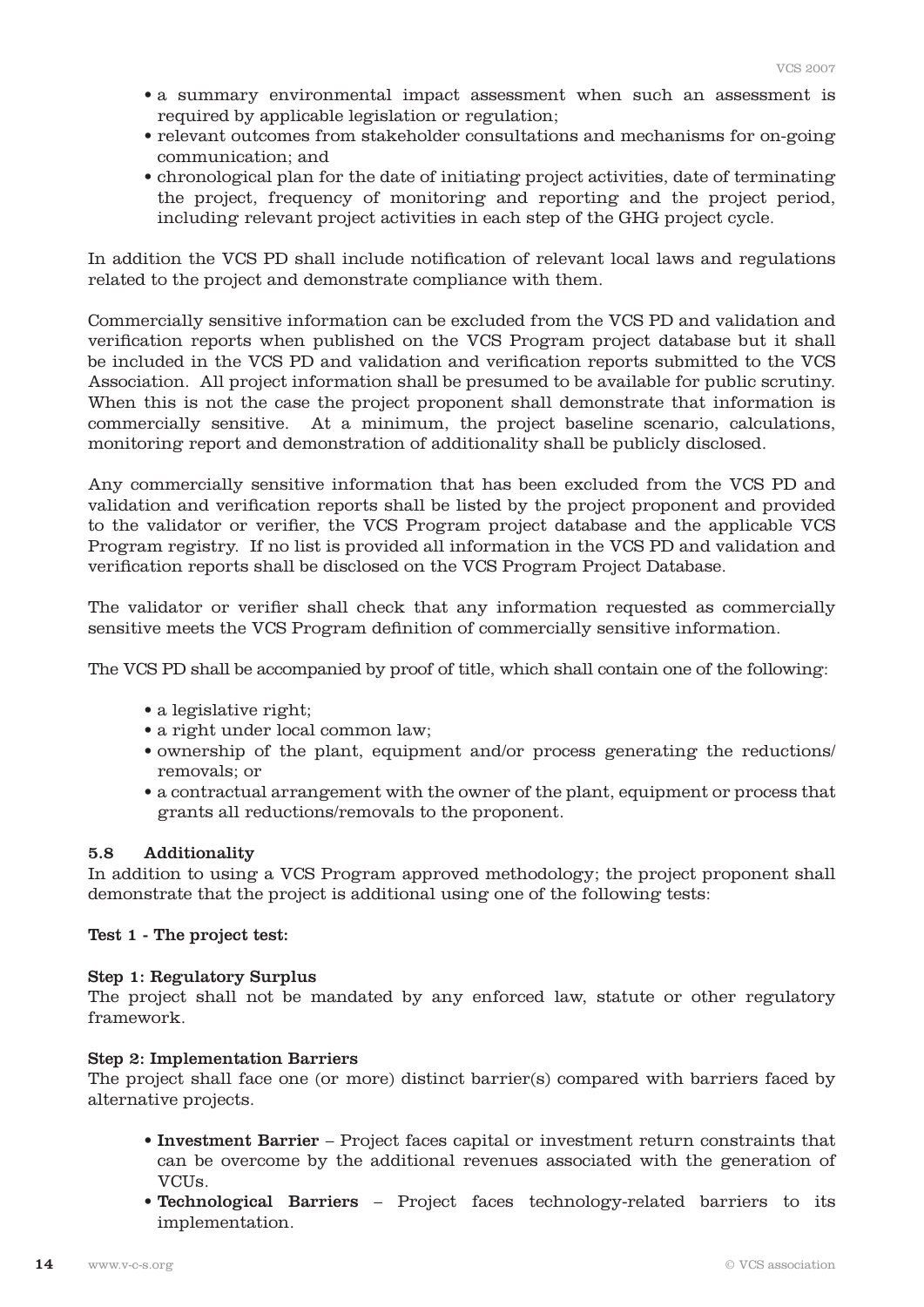• Institutional barriers – Project faces financial, organizational, cultural or social barriers that the VCU revenue stream can help overcome.

#### Step 3: Common Practice

- project type shall not be common practice in sector/region, compared with projects that have received no carbon finance.
- if it is common practice, the project proponents shall identify barriers faced compared with existing projects.
- demonstration that the project is not common practice shall be based on guidance in the GHG Protocol for Project Accounting, Chapter 7.

#### Test 2 – Performance test

#### Step 1: Regulatory Surplus

The project shall not be mandated by any enforced law, statute or other regulatory framework.

#### Step 2: Performance Standard

The emissions generated per unit output by the project shall be below the level that has been approved by the VCS Program for the product, service, sector or industry, as the level defined to ensure that the project is not business-as-usual

Performance standard based additionality tests shall be approved through the double approval process and by the VCS Board. The list of approved performance standards is on www.v-c-s.org.

#### Test 3 – Technology test

#### Step 1: Regulatory Surplus

The project shall not be mandated by any enforced law, statute or other regulatory framework.

#### Step 2: Technology Additionality

The project and its location are contained in the list of project types and applicable areas approved as being additional by the VCS Program. These project types are defined as those in which all projects would also be deemed additional using Additionality test 1 and will be determined on a case by case basis. The approved list is available on www.v-c-s.org.

#### 5.9 Identifying GHG sources, sinks and reservoirs relevant to the project

Refer to Clause 6, under Methodologies.

#### 5.10 Determining the baseline scenario

The project proponent shall select the most conservative baseline scenario for the project based on the requirements in the applicable VCS methodology.

The baseline scenario shall set out the geographic scope as applicable to the project.

In addition to meeting requirements in ISO 14064-2:2006 clause 5.4, the project proponent shall also demonstrate that it has met all relevant regulations, legislation and project approvals (e.g. environmental permits).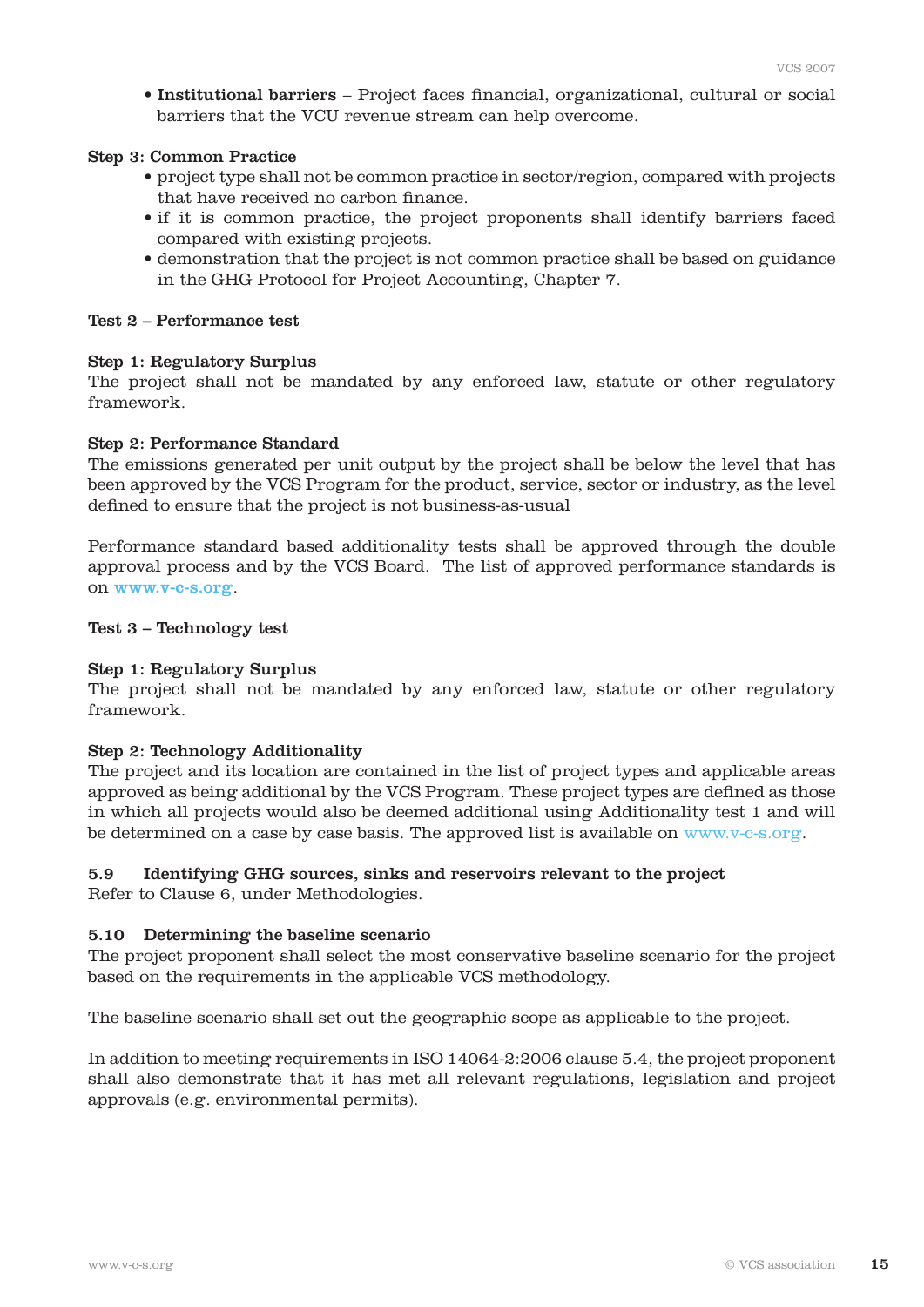# 5.11 Monitoring the GHG project

#### Text taken from ISO 14064-2:2006, clause 5.10.

The project proponent shall establish and maintain criteria and procedures for obtaining, recording, compiling and analysing data and information important for quantifying and reporting GHG emissions and/or removals relevant for the project and baseline scenario (i.e. GHG information system). Monitoring procedures should include the following:

- purpose of monitoring;
- types of data and information to be reported including units of measurement;
- origin of the data;
- monitoring methodologies, including estimation, modelling, measurement or calculation approaches;
- monitoring times and periods, considering the needs of intended users;
- monitoring roles and responsibilities;
- GHG information management systems, including the location and retention of stored data.

Where measurement and monitoring equipment is used, the project proponent shall ensure the equipment is calibrated according to current good practice.

The project proponent shall apply GHG monitoring criteria and procedures on a regular basis during project implementation.

## 5.12 Monitoring reports for the GHG project

Monitoring reports shall include all the monitoring data, calculations, estimations, conversion factors and others standard factors as defined in the monitoring clause of the applied VCS Program methodology and set out in the VCS PD. A list of VCS approved methodologies is available on www.v-c-s.org.

#### 5.13 Records relating to the project

The project proponent shall keep all documents and records in a secure and retrievable manner for at least two years after the end of the project crediting period.

#### 5.14 Information to validator and verifier

For validation the project proponent shall make available to the validator the VCS PD, proof of title and any requested supporting information and data needed to evidence statements and data in the VCS PD and proof of title.

The project proponent shall make the VCS PD and validation report available to the verifiers as well as a monitoring report applicable to the period of monitoring and any requested supporting information and data needed to evidence statements and data in the monitoring report.

# **6 Methodologies**

#### 6.1 General requirements

The list of VCS Program approved methodologies is on www.v-c-s.org.

All methodologies applying for approval under the VCS Program shall be approved via the double approval process.

VCS Program methodologies shall comply with all requirements in the VCS 2007 clause 6.1 to 6.4.4.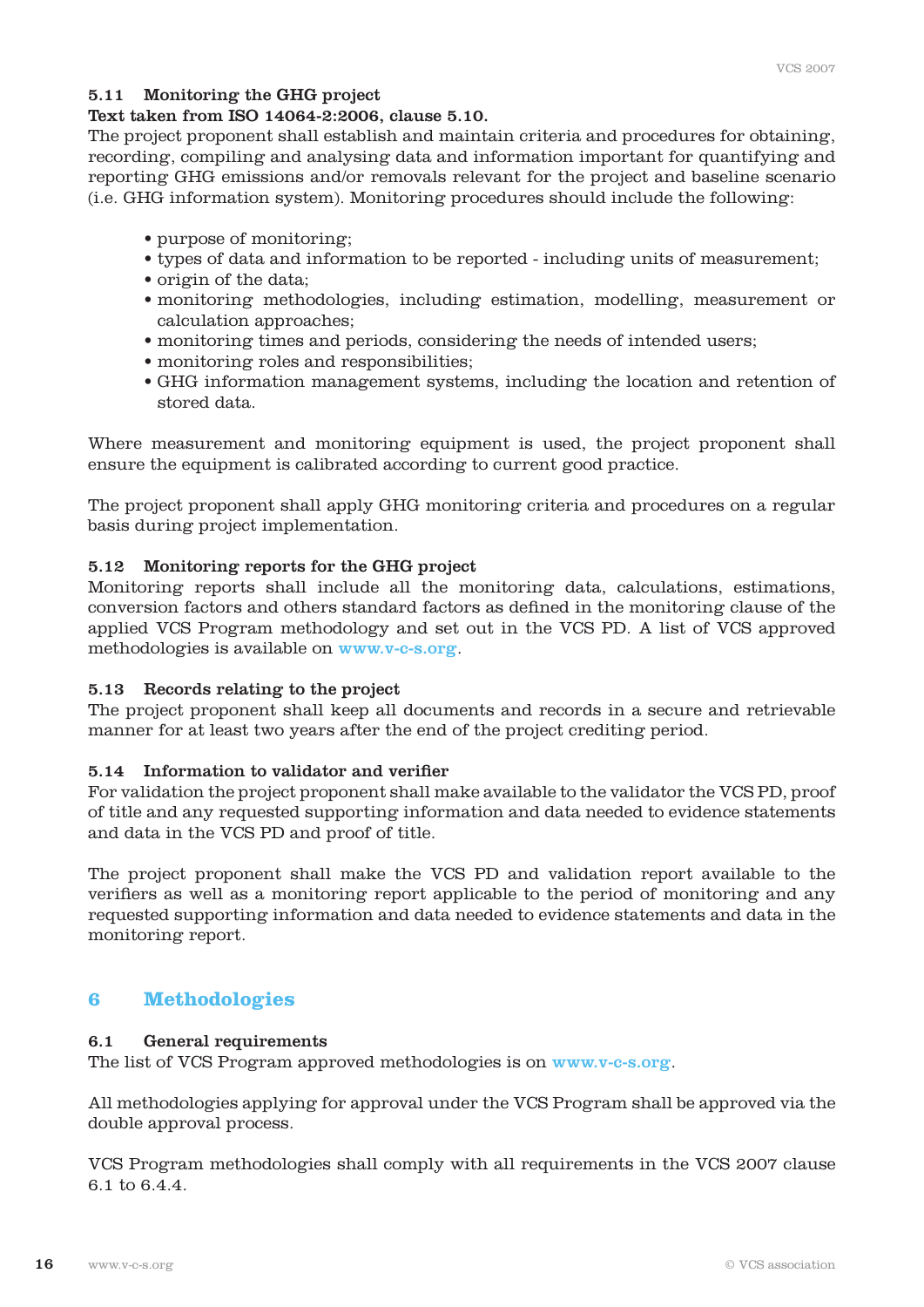VCS Program methodologies shall include:

- applicability criteria that defines the area of project eligibility;
- a process that determines whether the project is additional or not (based on criteria laid down in clause 6.4);
- determination criteria for the most likely baseline scenario; and
- all necessary monitoring aspects related to monitoring and reporting of accurate and reliable GHG emission reductions or removals.

Methodologies shall be informed by a comparative assessment of the project and its alternatives in order to identify the baseline scenario. Such an analysis shall include, at a minimum, a comparative assessment of the implementation barriers and net benefits faced by the project and its alternatives.

Methodologies rejected by other GHG Programs, due to procedural or eligibility requirements where the GHG Program applied has been approved by the VCS Board; can be considered for VCUs but project proponents in this case shall:

- document the methodology; and
- clearly state in its VCS PD all GHG Programs for which the methodology has applied for approval and why the methodology was rejected, such information shall not be deemed commercially sensitive information; and
- provide the VCS Program verifier with the actual rejection document(s) including explanation; and
- have the methodology approved through the VCS Program double approval process.

# 6.2 Identifying GHG sources, sinks and reservoirs relevant to VCS methodologies Text taken from ISO 14064-2:2006, clause 5.3.

The project proponent shall select or establish criteria and procedures for identifying and assessing GHG sources, sinks and reservoirs controlled, related to, or affected by the project.

The VCS PD shall include identification and assessment of GHG sources, sinks and reservoirs as being:

- controlled by the project proponent:
- related to the GHG project; or
- affected by the GHG project.

#### 6.3 Determine the baseline scenario relevant to VCS methodologies

The project proponent shall select the most conservative baseline scenario for the methodology. This shall reflect what most likely would have occurred in the absence of the project

The principle of conservativeness as set out in clause 3.7 of ISO 14064-2:2006 shall apply.

#### Text taken from ISO 14064-2:2006, clause 5.4.

The project proponent shall select or establish criteria and procedures for identifying and assessing potential baseline scenarios considering the following:

- the project description, including identified GHG sources, sinks and reservoirs;
- existing and alternative project types, activities and technologies providing equivalent type and level of activity of products or services to the project;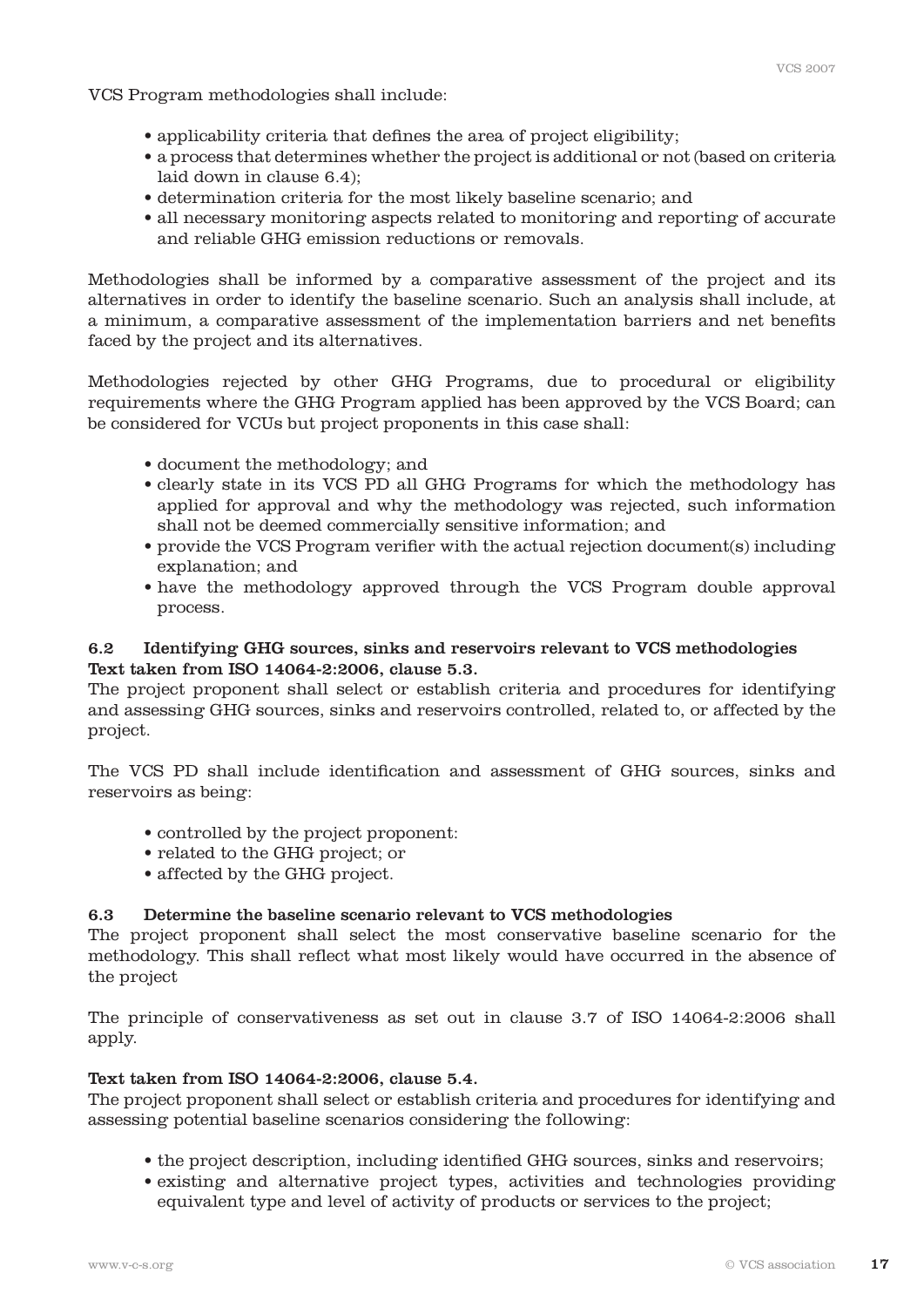- data availability, reliability and limitations;
- other relevant information concerning present or future conditions, such as legislative, technical, economic, socio-cultural, environmental, geographic, sitespecific and temporal assumptions or projections.

The project proponent shall demonstrate equivalence in type and level of activity of products or services provided between the project and the baseline scenario and shall explain, as appropriate, any significant differences between the project and the baseline scenario.

The project proponent shall select or establish, explain and apply criteria and procedures for identifying and justifying the baseline scenario.

In developing the baseline scenario, the project proponent shall select the assumptions, values and procedures that help ensure that GHG emission reductions or removal enhancements are not overestimated.

The project proponent shall select or establish, justify and apply criteria and procedures for demonstrating that the project results in GHG emission reductions or removal enhancements that are additional to what would occur in the baseline scenario.

The baseline scenario shall set out the geographic scope as applicable to the methodology.

## 6.3.1 Identifying GHG sources, sinks and reservoirs for the baseline scenario

#### Text taken from ISO 14064-2:2006, clause 5.5.

 In identifying GHG sources, sinks and reservoirs relevant to the baseline scenario, the project proponent shall:

- consider criteria and procedures used for identifying the GHG sources, sinks and reservoirs relevant for the project;
- if necessary, explain and apply additional criteria for identifying relevant baseline GHG sources, sinks and reservoirs; and
- compare the project's identified GHG sources, sinks and reservoirs with those identified in the baseline scenario.

#### 6.4 Additionality

The methodology shall describe how it is additional based on the additionality requirements in clause 5.8 above.

#### 6.5 Monitoring, quantification and reporting related to the methodology

#### 6.5.1 Selecting relevant GHG sources, sinks and reservoirs for monitoring related to the methodology

#### Text taken from ISO 14064-2:2006, clause 5.6.

 The project proponent shall select or establish criteria and procedures for selecting relevant GHG sources, sinks and reservoirs for either regular monitoring or estimation.

 The project proponent shall justify in the VCS PD not selecting any relevant GHG source, sink and reservoir for regular monitoring.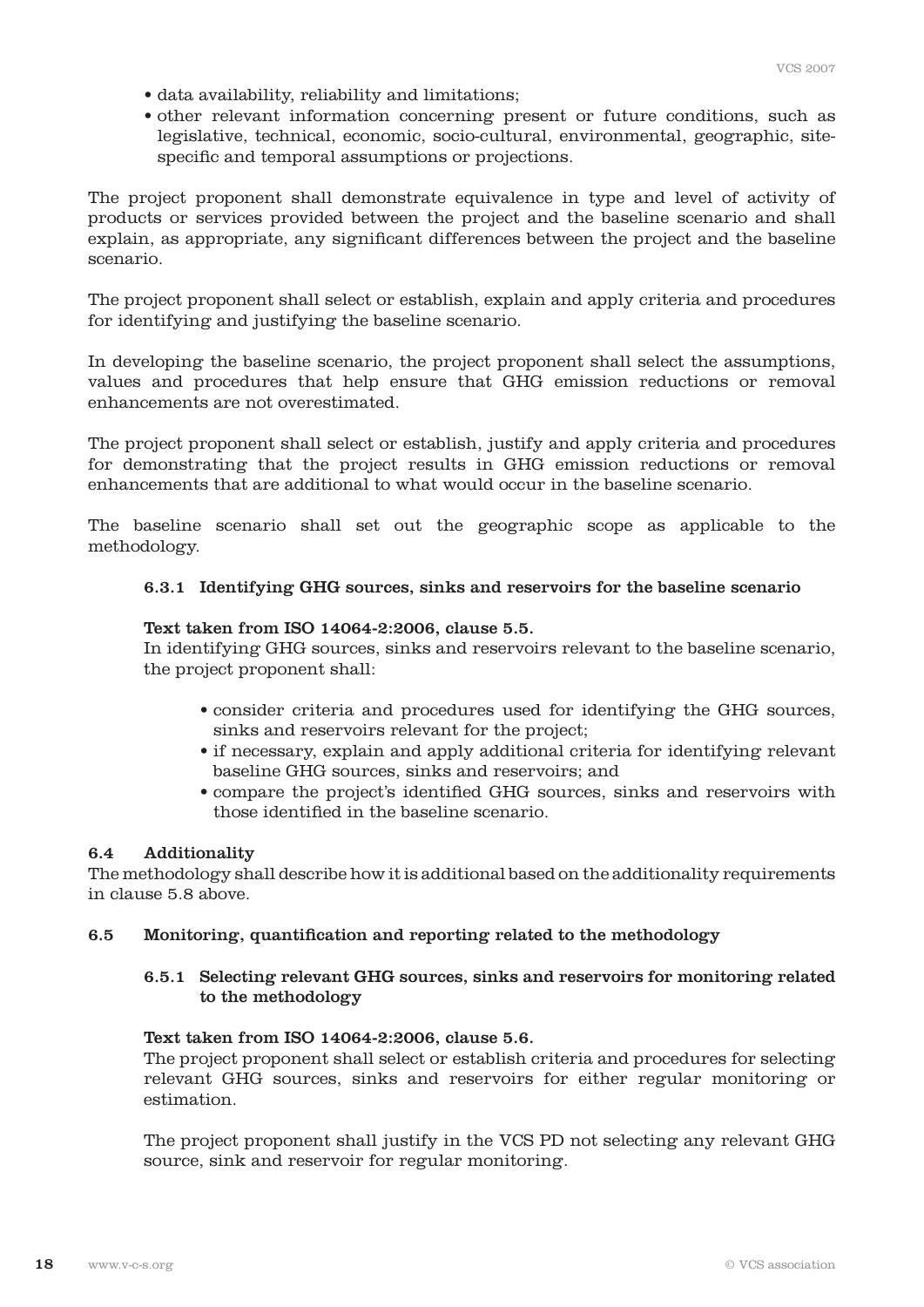#### 6.5.2 Quantification of GHG emissions and /or removals related to the methodology

#### Text taken from ISO 14064-2:2006, clause 5.7.

 The project proponent shall select or establish criteria, procedures and/or methodologies for quantifying GHG emissions and/or removals for selected GHG sources, sinks and/or reservoirs.

Based on selected or established criteria and procedures, the project proponent shall quantify GHG emissions and/or removals separately for:

- each relevant GHG for each GHG source, sink and/or reservoir relevant for the project; and
- each GHG source, sink and/or reservoir relevant for the baseline scenario.

 When highly uncertain data and information are relied upon, the project proponent shall select assumptions and values that ensure that the quantification does not lead to an overestimation of GHG emission reductions or removal enhancements.

 The project proponent shall estimate GHG emissions and/or removals by GHG sources, sinks and reservoirs relevant for the project and relevant for the baseline scenario, but not selected for regular monitoring.

 The project proponent shall establish and apply criteria, procedures and/or methodologies to assess the risk of a reversal of a GHG emission reduction or removal enhancement (i.e. permanence of GHG emission reduction or removal enhancement).

 If applicable, the project proponent shall select or develop GHG emissions or removal factors that:

- are derived from a recognized origin;
- are appropriate for the GHG source or sink concerned;
- are current at the time of quantification;
- take account of the quantification uncertainty and are calculated in a manner intended to yield accurate and reproducible results; and
- are consistent with the intended use of the VCS PD or monitoring report as applicable.

## 6.5.3 Quantification of overall GHG emission reductions and removal enhancements related to the methodology

#### Text taken from ISO 14064-2:2006, clause 5.8.

 The project proponent shall select or establish criteria, procedures and/or methodologies for quantifying GHG emission reductions and removal enhancements during project implementation.

 The project proponent shall apply the criteria and methodologies selected or established to quantify GHG emission reductions and removal enhancements for the GHG project. GHG emission reductions or removal enhancements shall be quantified as the difference between the GHG emissions and/or removals from GHG sources, sinks and reservoirs relevant for the project and those relevant for the baseline scenario.

 The project proponent shall quantify, as appropriate, GHG emission reductions and removal enhancements separately for each relevant GHG and its corresponding GHG sources, sinks and/or reservoirs for the project and the baseline scenario.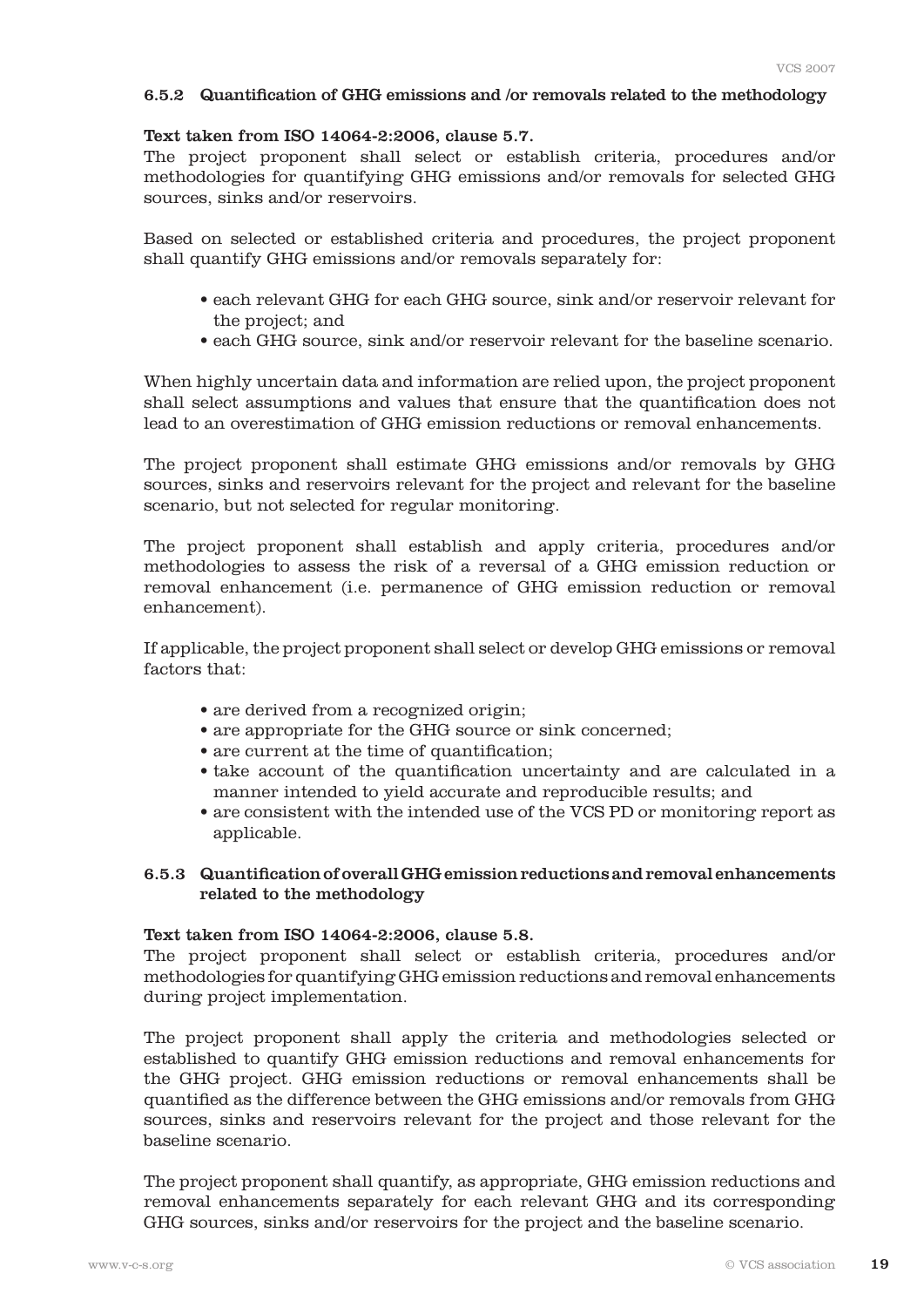The project proponent shall use tonnes as the unit of measure and shall convert the quantity of each type of GHG to tonnes of CO2e using appropriate global warming potentials.

#### 6.5.4 Managing data quality related to the methodology

#### Text taken from ISO 14064-2:2006, clause 5.9.

 The project proponent shall establish and apply quality management procedures to manage data and information, including the assessment of uncertainty, relevant to the project and baseline scenario.

 The project proponent should reduce, as far as is practical, uncertainties related to the quantification of GHG emission reductions or removal enhancements

# **7 Validation and verification process and requirements**

#### 7.1 Introduction

Validation and verification is a risk-based process carried out in conformance with ISO 14064-3:2006 and ISO 14065:2007.

The validator or verifier select samples of data and information to be validated or verified to provide reasonable assurance and to meet the materiality requirements of the specific project.

#### 7.2 General requirements

Projects seeking registration under the VCS Program shall be validated and verified by a validator and verifier accredited under either:

- an approved GHG Program (within the scope of their accreditation); or
- ISO 14065:2007 with an accreditation scope specifically for the VCS Program.

Validation and verification shall be carried out in conformance with the requirements in ISO 14064-3:2006. Additional requirements on validation and verification over and above those in ISO 14064-3:2006 are set out below and shall be adhered to.

Validation and verification can be carried out by the same accredited validation and verification body. They shall be accredited for both:

- validation and verification; and
- the scope of the applicable methodology.

Validation of projects shall occur at the time of, or before the first verification.

Micro projects can be validated and verified by micro project validators and verifier who shall comply with the following requirements:

- clause 5.4-impartiality, clause 6-competence, clause 7-communication and records, clause 9-appeal and clause 10-complaints of ISO 14065:2007; and
- carry out validation and verification in conformance with ISO 14064-3:2006 and the VCS 2007

Micro project validators and verifier can consist of one person teams.

Micro project validator/verifiers shall not carry validation or verification for larger projects or the double approval process.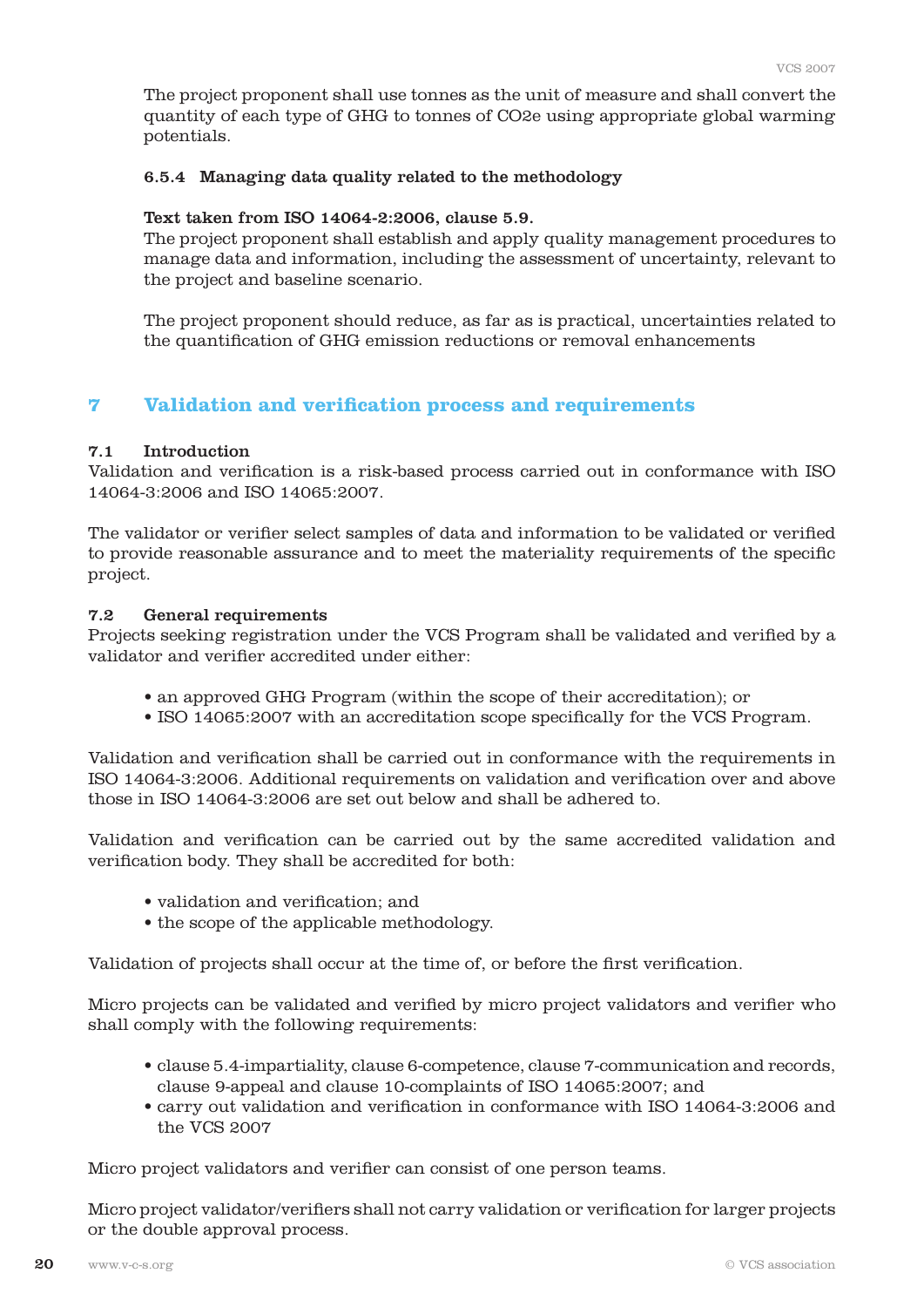The process for approval of micro project validators and verifier shall be conducted as set down in Program Guidelines 2007.

#### 7.3 Validation and verification process

#### 7.3.1 General requirement

In addition to ISO 14064-3:2006 the following shall apply:

- level of assurance shall be reasonable for both validation and verification;
- criteria shall be VCS 2007 or other GHG Program as approved under the VCS Program;
- objective shall be in conformance with the VCS 2007 requirements and VCS Program methodologies as applicable to the specific project; and
- materiality shall be 5 per cent except for mega projects where it shall be 1 per cent.

 If change(s) has/have occurred to a VCS methodology, VCS accredited validators and verifiers shall decide whether the change represents a methodology deviation or methodology revision and if it is a methodology deviation it is acceptable.

#### 7.3.2 Competence

 Validation and verification bodies and validation and verification teams shall meet the competence requirements as set out in ISO 14065:2007.

ISO 14065:2007 references to 'GHG Programme' shall mean the VCS Program.

#### 7.3.3 Validation and verification reporting

Validation and verification reports shall:

- be written in English;
- describe the validation and verification process;
- describe any issues raised during the validation and verification and their resolutions; and
- document the conclusions reached by the validation and verification body.

 Validation and verification reports shall comply with the template requirements as set out on www.v-c-s.org. They shall include both a validation and verification statement as appropriate to the activity undertaken.

#### 7.3.4 Validation and verification statement

 The verification statement shall state the actual amount of VCUs associated with the project specific monitoring report that has been verified.

#### Text taken from ISO 14064-3:2006, clause 5.9.

The validation or verification statement shall:

- be addressed to the VCS Board;
- describe the level of assurance of the validation or verification statement;
- describe the objectives, scope and criteria of the validation or verification;
- describe whether the data and information supporting the GHG assertion were hypothetical, projected and/or historical in nature;
- be accompanied by the responsible party's GHG assertion; and
- include the validator or verifier's conclusiononthe GHG assertion,including any qualifications or limitations.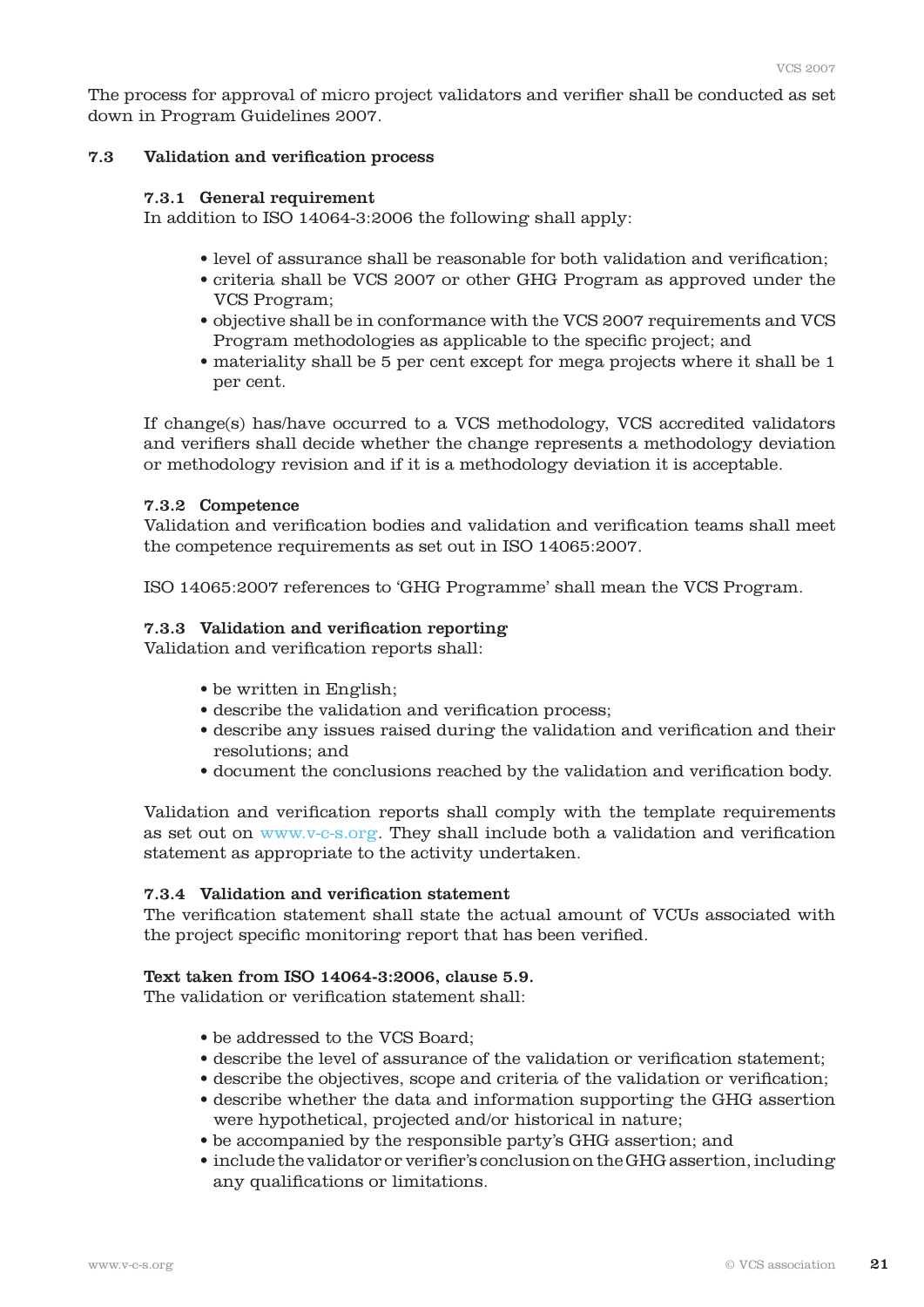#### 7.3.5 Records of validation and verification

 The validators and verifiers shall keep all documents and records in a secure and retrievable manner for at least two years after the end of the project crediting period, even if they do not carry out verification for the whole project crediting period.

# **8 Request for issuance**

Request for issuance shall be made by the project proponent to an approved VCS Program registry based on the requirements set out under the most recent version of the Program Guidelines clause on VCU registration.

# **9 VCS Program Accreditation**

The VCS Program accepts accreditation granted under other GHG Programs if approved by the VCS Board and accreditation based on ISO 14065:2007 when the accreditation scope includes the VCS 2007 requirements.

Validation or verification bodies shall only provide validation and verification for VCS 2007 in the project scope(s) for which they hold VCS Program accreditation.

#### 9.1 Accreditation scope

The accreditation scope for the VCS 2007 shall include the:

- VCS 2007 requirements; and
- methodologies where the validation and verification body has demonstrated competence.

#### 9.2 Accreditation requirements

Validation and verification bodies shall meet requirements in ISO 14065:2007 to gain accreditation for the VCS Program.